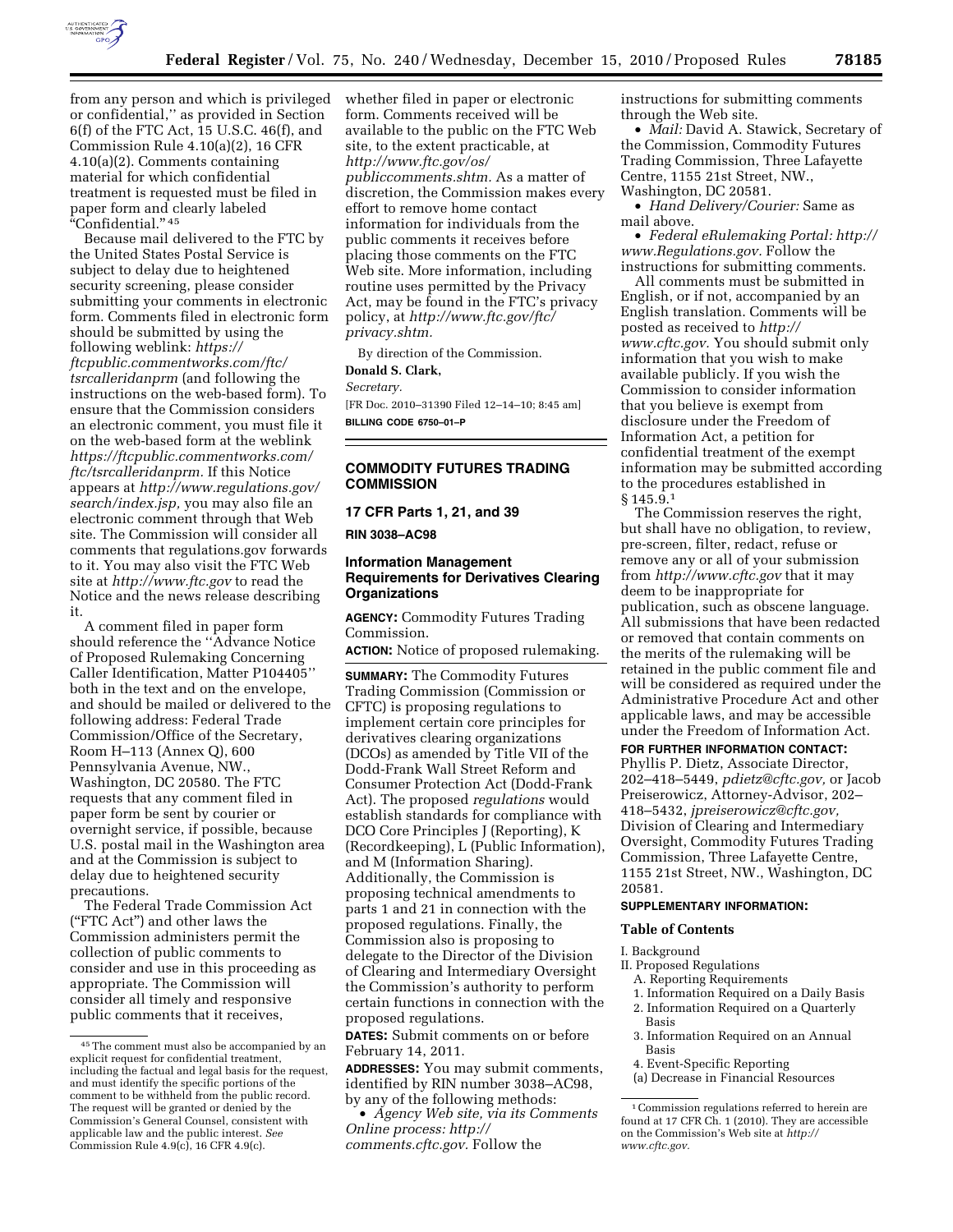- (b) Decrease in Ownership Equity
- (c) Six-Month Liquid Asset Requirement
- (d) Change in Working Capital
- (e) Intraday Initial Margin Call
- (f) Delay in Collection of Initial Margin (g) Management of Clearing Member
- Positions
- (h) Change in Ownership or Corporate or Organizational Structure
- (i) Change in Key Personnel
- (j) Credit Facility Funding Arrangement Change
- (k) Rule Enforcement
- (l) Financial Condition and Events
- 5. Technical Amendments
- B. Recordkeeping Requirements
- C. Public Information
- 1. Availability of Information
- 2. Public Disclosure
- D. Information Sharing

III. Effective Date

- IV. Related Matters A. Regulatory Flexibility Act
	- B. Paperwork Reduction Act
	- 1. Information Provided by Reporting
	- Entities/Persons
	- 2. Information Collection Comments
	- C. Cost-Benefit Analysis

### **I. Background**

On July 21, 2010, President Obama signed the Dodd-Frank Act.2 Title VII of the Dodd-Frank Act 3 amended the Commodity Exchange Act (CEA) 4 to establish a comprehensive new regulatory framework to reduce risk, increase transparency, and promote market integrity within the financial system by, among other things: (1) Providing for the registration and comprehensive regulation of swap dealers and major swap participants; (2) imposing clearing and trade execution requirements on standardized derivative products; (3) creating rigorous recordkeeping and real-time reporting regimes; and (4) enhancing the Commission's rulemaking and enforcement authorities with respect to all registered entities and intermediaries subject to the Commission's oversight.

Section 725(c) of the Dodd-Frank Act amended Section 5b(c)(2) of the CEA, which sets forth core principles with which a DCO must comply to be registered and to maintain registration as a DCO. The core principles were added to the CEA by the Commodity Futures Modernization Act of 2000 (CFMA).5 The Commission did not adopt implementing rules and

regulations, but instead promulgated guidance for DCOs on compliance with the core principles.6 Under Section 5b(c)(2), as amended by the Dodd-Frank Act, Congress expressly confirmed that the Commission may adopt implementing rules and regulations pursuant to its rulemaking authority under Section 8a(5) of the CEA.7 This rulemaking is one of a series that will, in its entirety, propose regulations to implement all 18 DCO core principles.8

The Commission continues to believe that, where possible, each DCO should be afforded an appropriate level of discretion in determining how to operate its business within the statutory framework. At the same time, the Commission recognizes that specific bright-line regulations may be necessary in order to facilitate DCO compliance with a given core principle, and ultimately, to protect the integrity of the U.S. clearing system. Accordingly, in developing the proposed regulations, the Commission has endeavored to strike an appropriate balance between establishing general prudential standards and prescriptive requirements.

Core Principle J, Reporting, as amended by the Dodd-Frank Act, requires a DCO to provide the Commission with all information that the Commission determines to be necessary to conduct oversight of the DCO.9 The Commission is proposing to adopt § 39.19 to establish requirements that a DCO will have to meet in order to comply with Core Principle J.

Core Principle K, Recordkeeping, as amended by the Dodd-Frank Act, requires a DCO to maintain records of all activities related to the business of the DCO as a DCO, in a form and manner that is acceptable to the

8*See* 75 FR 63732 (Oct. 18, 2010) (proposing regulations to implement Core Principle P (Conflicts of Interest); and 75 FR 63113 (Oct. 14, 2010) (proposing regulations to implement Core Principle B (Financial Resources)). Concurrent with issuing this notice, the Commission also is proposing regulations to implement Core Principles A (Compliance), H (Rule Enforcement), N (Antitrust Considerations), and R (Legal Risk). The Commission expects to issue two additional notices of proposed rulemaking to implement DCO core principles.

9*See* Section 5b(c)(2)(J) of the CEA; 7 U.S.C. 7a– 1(c)(2)(J). Prior to amendment by the Dodd-Frank Act, Core Principle J provided that ''The [DCO] applicant shall provide to the Commission all information necessary for the Commission to conduct the oversight function of the applicant with respect to the activities of the [DCO].''

Commission and for a period of not less than 5 years.10 The Commission is proposing to adopt § 39.20 to establish requirements that a DCO will have to meet in order to comply with Core Principle K.

Core Principle L, Public Information, as amended by the Dodd-Frank Act, requires a DCO to provide market participants sufficient information to enable the market participants to identify and evaluate accurately the risks and costs associated with using the DCO's services.11 A DCO is, more specifically, required to make available to market participants information concerning the rules and operating and default procedures governing its clearing and settlement systems and also disclose publicly and to the Commission the terms and conditions of each contract, agreement, and transaction cleared and settled by the DCO, each clearing and other fee charged to members,<sup>12</sup> the DCO's margin-setting methodology, daily settlement prices, and other matters relevant to participation in the DCO's clearing and settlement activities.13 The Commission is proposing to adopt § 39.21 to establish requirements that a DCO will have to meet in order to comply with Core Principle L.

Core Principle M, Information Sharing, as amended by the Dodd-Frank Act, requires a DCO to enter into and abide by terms of each appropriate and applicable domestic and international information-sharing agreement and use relevant information obtained under such agreements in carrying out its risk management program.14 The

12The statutory language refers to fees charged to ''members and participants,'' and the Commission interprets this phrase to mean fees charged to ''clearing members,'' a term which it proposes to define as ''any person that has clearing privileges such that it can process, clear and settle trades through a derivatives clearing organization on behalf of itself or others. The derivatives clearing organization need not be organized as a membership organization.'' The Commission is proposing to amend the definition of ''clearing member'' in § 1.3(c) of its regulations, as part of a separate proposed rulemaking.

13This core principle has been expanded greatly. Prior to amendment by the Dodd-Frank Act, Core Principle L provided that "The [DCO] applicant shall make information concerning the rules and operating procedures governing the clearing and settlement systems (including default procedures) available to market participants.''

14*See* Section 5b(c)(2)(M) of the CEA, 7 U.S.C. 7a–1(c)(2)(M). The Dodd-Frank Act made minor

<sup>2</sup>*See* Dodd-Frank Wall Street Reform and Consumer Protection Act, Public Law 111–203, 124 Stat. 1376 (2010). The text of the Dodd-Frank Act may be accessed at *[http://www.cftc.gov./](http://www.cftc.gov./LawRegulation/OTCDERIVATIVES/index.htm) [LawRegulation/OTCDERIVATIVES/index.htm.](http://www.cftc.gov./LawRegulation/OTCDERIVATIVES/index.htm)* 

<sup>3</sup>Pursuant to Section 701 of the Dodd-Frank Act, Title VII may be cited as the ''Wall Street Transparency and Accountability Act of 2010.''

<sup>4</sup> 7 U.S.C. 1 *et seq.* 

<sup>5</sup>*See* Commodity Futures Modernization Act of 2000, Public Law 106–554, 114 Stat. 2763 (2000).

<sup>6</sup>*See* 17 CFR part 39, app. A.

<sup>7</sup>*See* 7 U.S.C. 7a–1(c)(2). Section 8a(5) of the CEA authorizes the Commission to promulgate such Regulations ''as, in the judgment of the Commission, are reasonably necessary to effectuate any of the provisions or to accomplish any of the purposes of [the CEA].'' 7 U.S.C. 12a(5).

<sup>10</sup>*See* Section 5b(c)(2)(K) of the CEA; 7 U.S.C. 7a– 1(c)(2)(K). Prior to amendment by the Dodd-Frank Act, Core Principle K provided that ''The [DCO] applicant shall maintain records of all activities related to the business of the applicant as a [DCO] in a form and manner acceptable to the Commission for a period of 5 years.''

<sup>11</sup>*See* Section 5b(c)(2)(L) of the CEA; 7 U.S.C. 7a–  $1(c)(2)(L)$ .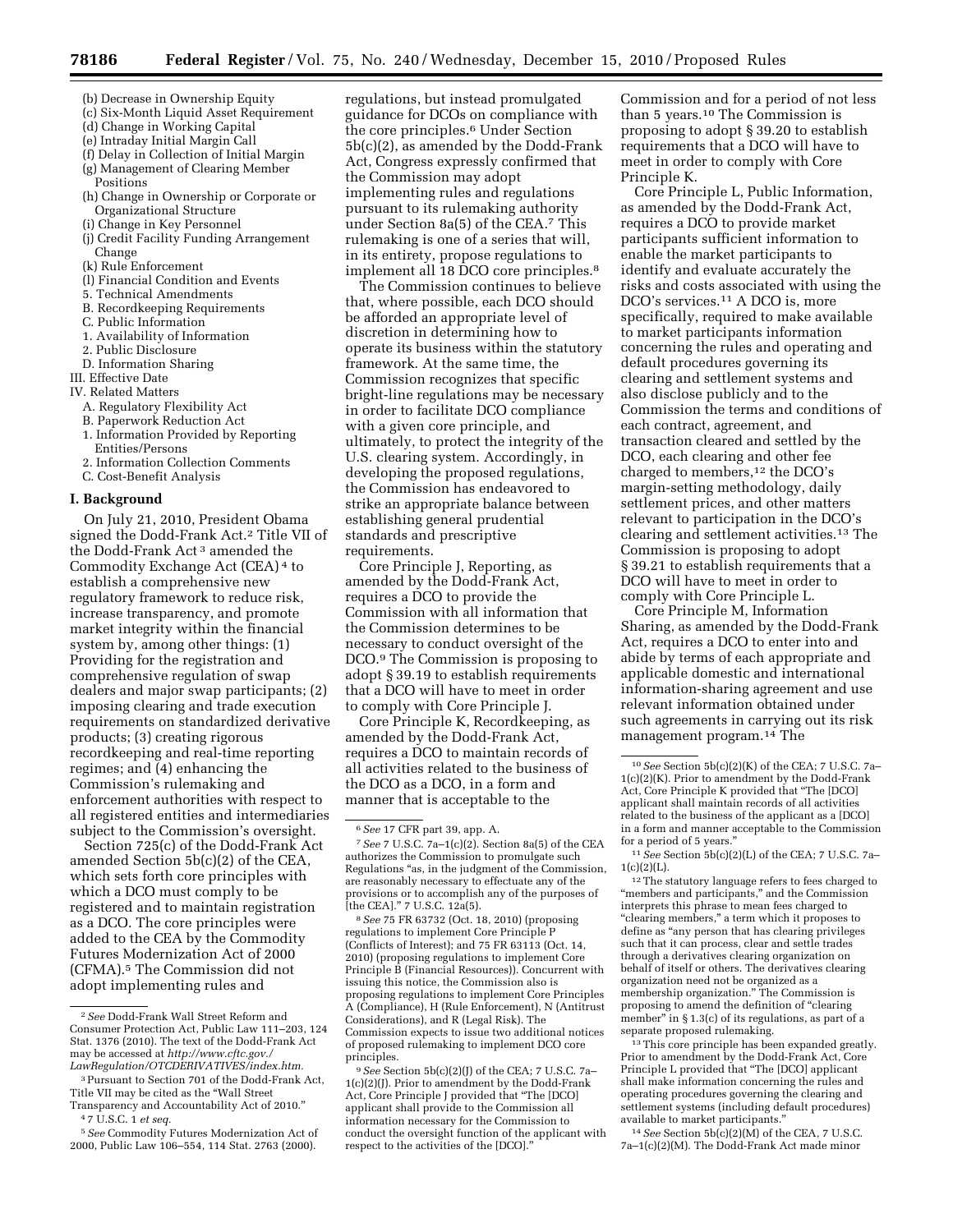Commission is proposing to adopt § 39.22 to codify the statutory requirement.

Section 805(a) of the Dodd-Frank Act allows the Commission to prescribe regulations for those DCOs that the Financial Stability Oversight Council has determined are systemically important financial market utilities.15 The Commission is not proposing to adopt additional or enhanced requirements for systemically important DCOs (SIDCOs) in connection with the proposed rules to implement Core Principles J, K, L and M. This is based on the Commission's view that rigorous information management requirements should apply equally to all DCOs, regardless of their size or systemic importance.

The Commission requests comment on all aspects of the proposed rules, as well as comment on the specific provisions and issues highlighted in the discussion below.

## **II. Proposed Regulations**

## *A. Reporting Requirements*

Proposed § 39.19 would require certain reports to be made by the DCO to the Commission: (1) On a periodic basis (daily, quarterly or annually), (2) where the reporting requirement is triggered by the occurrence of a significant event; and (3) upon request by the Commission.16 Unless otherwise specified by the Commission or its designee, each DCO would have to submit the information required by this section to the Commission electronically and in a form and manner prescribed by the Commission.

The Commission has determined that the information required by proposed § 39.19 would enable it to conduct more effective and more streamlined financial oversight of a DCO. In this regard, obtaining the required data would enhance the Commission's ability to conduct a more in-depth and timely analysis of a DCO's activities, thereby enabling the Commission to identify insipient problems and address them at an earlier stage. This is particularly important in connection with a DCO that clears swaps, in light of the

increased risk that swaps may pose to DCOs.<sup>17</sup>

Unless otherwise specified by the Commission or its designee, any stated time in these proposed regulations would be Central time for information concerning DCOs located in that time zone, and Eastern time for information concerning all other DCOs (including clearing organizations registered as DCOs but located outside the United States).18

1. Information Required on a Daily Basis

Currently, the Commission receives initial margin data from several, but not all DCOs and not necessarily on a daily basis. The Commission receives variation margin data through the Shared Market Information System (SHAMIS), which is maintained by The Clearing Corporation, a subsidiary of IntercontinentalExchange, Inc. However, the Commission has found it difficult to obtain a complete data set from SHAMIS on a regular basis and in the necessary format. Moreover, not all DCOs participate in SHAMIS. The Commission is therefore proposing regulations that would require reporting by all DCOs on a daily basis. By requiring both sets of data as well as intraday initial margin calls 19 to be reported directly to the Commission, the Commission would be better positioned to conduct risk surveillance activities efficiently, to monitor the financial health of the DCO, and to detect any unusual activity in a timely manner.

Proposed  $\S 39.19(c)(1)(i)$  would require a DCO to report both the initial margin requirement for each clearing member, by customer origin and house origin,20 and the initial margin on deposit for each clearing member, by origin. Proposed § 39.19(c)(1)(ii) would require a DCO to report the daily variation margin collected and paid by

19*See infra* discussion of proposed Regulation  $39.19(c)(4)(v)$  which would require intraday reporting of initial margin calls at Section II.A.4.(e) of this notice.

20 In a separate rulemaking, the Commission is proposing to define the terms ''customer account or customer origin'' and ''house account or house origin'' in proposed § 39.1(b). ''Customer account or customer origin'' would be defined as a clearing member's account held on behalf of customers, as defined in § 1.3(k) of the Commission's regulations, and would clarify that a customer account is also a futures account, as that term is defined by § 1.3(vv). "House account or house origin" would be defined as a clearing member's combined proprietary accounts, as defined in § 1.3(y).

the DCO. The report would separately list the mark-to-market amount collected from or paid to each clearing member, by origin.<sup>21</sup>

Proposed § 39.19(c)(1)(iii) would require the DCO to report all other cash flows relating to clearing and settlement including, but not limited to, option premiums and payments related to swaps such as coupon amounts, collected from or paid to each clearing member, by origin. This data, supplementing the initial margin and variation margin data, would provide the Commission with a more complete picture of the financial risk profile of the DCO and its clearing members.

Proposed  $\S 39.19(c)(1)(iv)$  would require a DCO to report the end-of-day positions for each clearing member, by origin. Although the Commission currently receives large trader reports that are essential to an understanding of significant financial risk exposures, receipt of the proposed reports directly from the DCO would facilitate the ability of the Commission to evaluate the risk of each DCO as well as the aggregate financial risk across all DCOs.

Proposed § 39.19(c)(1) would require the report to be compiled as of the end of each trading day and to be submitted to the Commission by 10 a.m. the following business day. Although the proposed daily reporting requirements would be new, the Commission notes that in the ordinary course of a DCO conducting its clearing and settlement business, the information required to be reported is already known or is readily ascertainable by a DCO.

2. Information Required on a Quarterly Basis

The Commission recently proposed a new § 39.11(f)(1) under which, at the end of each fiscal quarter, or at any time upon Commission request, a DCO would be required to report to the Commission: (i) The amount of financial resources necessary to meet the requirements set forth in the regulation; and (ii) the value of each financial resource available to meet those requirements.22 The DCO would have to include with the report its financial statements, including the balance sheet, income statement, and statement of cash flows of the DCO or its parent company. If one of the financial resources a DCO is using to meet the regulation's requirements is a guaranty fund, the DCO would also have to report the value

changes in the language of Core Principle M, but did not make any substantive changes.

<sup>15</sup>Section 804 of the Dodd-Frank Act authorizes the Financial Stability Oversight Council to designate financial market utilities involved in clearing and settlement as ''systemically important.''

<sup>16</sup>Requirements that certain information be submitted upon request of the Commission are currently found in the Commission's regulations as paragraphs (a) and (b) of § 39.5. 17 CFR 39.5. *See infra* discussion of technical amendments regarding §§ 39.5(a) and 39.5(b) at Section II.A.5. of this notice.

<sup>&</sup>lt;sup>17</sup>The Commission notes that DCOs may be subject to additional reporting requirements that are not covered by Core Principle J and therefore are not addressed in proposed § 39.19, *e.g.,*  requirements for reporting to a swap data repository under proposed part 45 of the Commission's regulations.

<sup>18</sup>*See* proposed § 39.19(b)(2).

<sup>21</sup>This requirement would apply to options transactions only to the extent a DCO uses futuresstyle margining for options.

<sup>22</sup>*See* 75 FR 63113 (Oct. 14, 2010) (proposing DCO financial resources requirements pursuant to Core Principle B).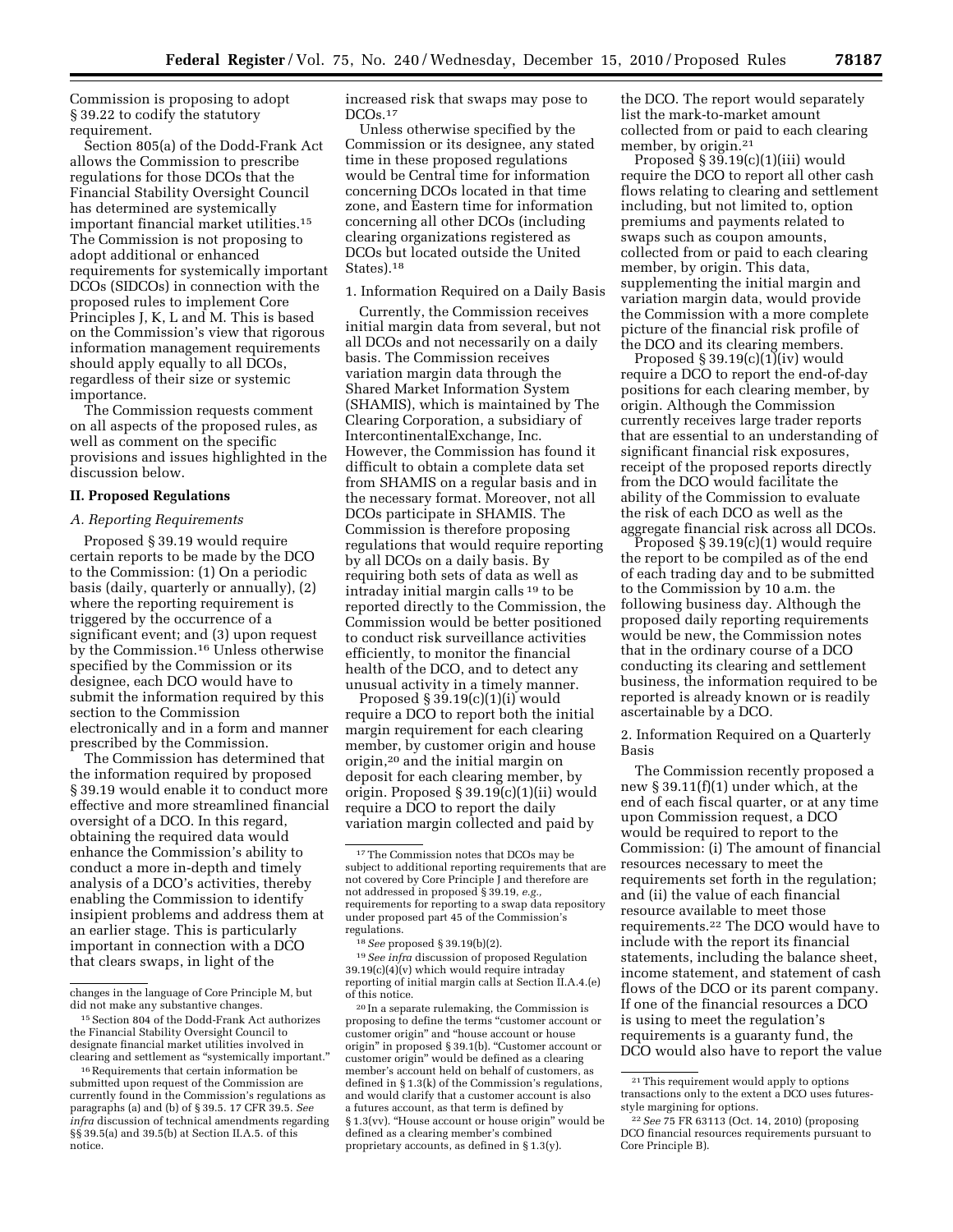of each individual clearing member's guaranty fund deposit. Proposed § 39.11(f)(3) would require a DCO to provide the Commission with sufficient documentation that explains both the methodology it used to calculate its financial requirements and the basis for its determinations regarding valuation and liquidity. The DCO also would have to provide copies of any agreements establishing or amending a credit facility, insurance coverage, or other arrangement that evidences or otherwise supports its conclusions.

By this notice, the Commission is proposing a new § 39.19(c)(2) under which a DCO would be required to report its financial resources in accordance with proposed § 39.11(f). The Commission notes that certain significant changes in financial resources would trigger additional reporting requirements under proposed  $§ 39.19(c)(4)(i).^{23}$ 

3. Information Required on an Annual Basis

Proposed § 39.19(c)(3)(i) would require a DCO's chief compliance officer to submit the annual compliance report required by Section 725(b) of the Dodd-Frank Act 24 and proposed § 39.10.25 The form and content of the annual compliance report would be codified in proposed § 39.10.

Proposed § 39.19(c)(3)(ii) would require a DCO to provide the Commission with audited year-end financial statements of the DCO, or if there are no financial statements available for the DCO itself, the consolidated audited year-end financial statements of the DCO's parent company.

Proposed § 39.19(c)(3)(iii) would require a DCO to submit to the Commission concurrently, the annual compliance report and audited financial statements required by (c)(3)(i) and (ii), respectively, not later than 90 days after the end of the DCO's fiscal year. The DCO would be able to request from the Commission an extension of time to submit either report, provided the DCO's failure to submit the report in a timely manner could not be avoided without unreasonable effort or expense. Extensions of the deadline would be granted at the discretion of the Commission.

# 4. Event-Specific Reporting

(a) Decrease in Financial Resources

Proposed § 39.19(c)(4)(i) would alert the Commission in a timely manner of a significant decrease in the value of a DCO's financial resources and the reason for the decrease, *e.g.,* whether such a decrease is an indicator of inadequate financial resources or if it is merely the result of a corresponding decrease in the margin requirements of the DCO. A DCO would be required to report certain decreases of the financial resources required to be maintained by proposed § 39.11(a) or, as applicable if the DCO is a SIDCO, proposed § 39.29(a): 26 (1) A 10 percent decrease from the total value of the financial resources reported on the last quarterly report submitted under proposed § 39.11(f); or (2) a 10 percent decrease from the total value of the financial resources as of the close of the previous business day. Reporting a decrease from the last quarterly report is intended to capture a situation where a DCO has a gradual decrease of financial resources. Reporting a decrease from the previous business day is intended to capture a situation where the DCO would experience a sudden decrease in financial resources over a short period of time. Although in such a situation the DCO may still have financial resources on hand that are greater in value than what was reported on the most recent quarterly report, the Commission believes that such a rapid drop in the value of a DCO's financial resources is a situation that warrants notice to the Commission. The Commission invites comment on possible alternatives regarding what would be considered a significant drop in the value of financial resources and whether there should be alternative reporting requirements.

The DCO would be required to report each such decrease to the Commission no later than one business day following the day the 10 percent threshold was reached. The report would have to include the total value of the financial resources: (1) As of the close of business the day the 10 percent threshold was

reached; and (2) if reporting a 10 percent decrease from the previous business day, the total value of the financial resources immediately prior to the 10 percent drop. This would include a breakdown of the value of each financial resource available as reported in each (1) and (2) above, calculated in accordance with the requirements of proposed § 39.11(d) or, as applicable if the DCO is a SIDCO,  $\S 39.29(b)$ ,<sup>27</sup> including the value of each individual clearing member's guaranty fund deposit, if the DCO reports guaranty fund deposits as a financial resource. The report would also include a detailed explanation for the decrease.

### (b) Decrease in Ownership Equity

Proposed  $§$  39.19(c)(4)(ii) would require a DCO to notify the Commission of an event which the DCO knows or should reasonably know will cause a decrease of 20 percent in ownership equity from the last reported ownership equity balance. This notice would be required to be provided no later than two business days prior to the event. The last reported ownership equity balance would generally be on the quarterly or audited financial statements that would be required to be submitted by proposed  $\S 39.19(c)(2)^{28}$  or proposed § 39.19(c)(3)(ii),29 respectively. For events which the DCO did not know, and reasonably could not know, would cause a decrease of 20 percent prior to the event occurring, the DCO would be able to report the triggering event no later than two business days after the decrease in ownership equity. Reports submitted prior to an event would have to include pro forma financial statements, reflecting the DCO's estimated future financial condition following the anticipated decrease and details describing the reason for the anticipated decrease. Reports submitted after the event would have to include current financial statements and details describing the reason for the decrease.

Proposed § 39.19(c)(4)(ii) is intended to alert the Commission of major planned events that would significantly affect ownership equity, most of which are events the DCO would have advance knowledge of, such as a reinvestment of capital, dividend payment, or major acquisition. The report would notify the Commission of such an event and would allow the Commission to

<sup>23</sup>*See infra* discussion of proposed § 39.19(c)(4)(i) at Section II.A.4.(a) of this notice.

<sup>24</sup>Section 5b(i) of the CEA, 7 U.S.C. 7a–1(i). 25Section 39.10 is being proposed in a separate

notice of proposed rulemaking.

 $^{26}\rm{Proposed}$ § 39.11(a) would require a DCO to maintain sufficient financial resources to: (1) Meet its financial obligations to its clearing members notwithstanding a default by the clearing member creating the largest financial exposure for the DCO in extreme but plausible market conditions, and (2) cover its operating costs for at least one year, calculated on a rolling basis. Proposed § 39.29(a) would establish a different default resources standard for SIDCOs, requiring a SIDCO to maintain sufficient financial resources to meet its financial obligations to its clearing members notwithstanding a default by the two clearing members creating the largest combined financial exposure for the SIDCO in extreme but plausible market conditions. *See* 75 FR at 63118–19.

<sup>27</sup>Proposed § 39.11(d)(2) and § 39.29(b) address valuation of clearing member assessments for purposes of calculating default resources. *See* 75 FR at 63119–20.

<sup>28</sup>*See supra* discussion of proposed § 39.19(c)(2) at Section II.A.2. of this notice.

<sup>29</sup>*See supra* discussion of proposed

 $\S 39.19(c)(3)(ii)$  at Section II.A.3. of this notice.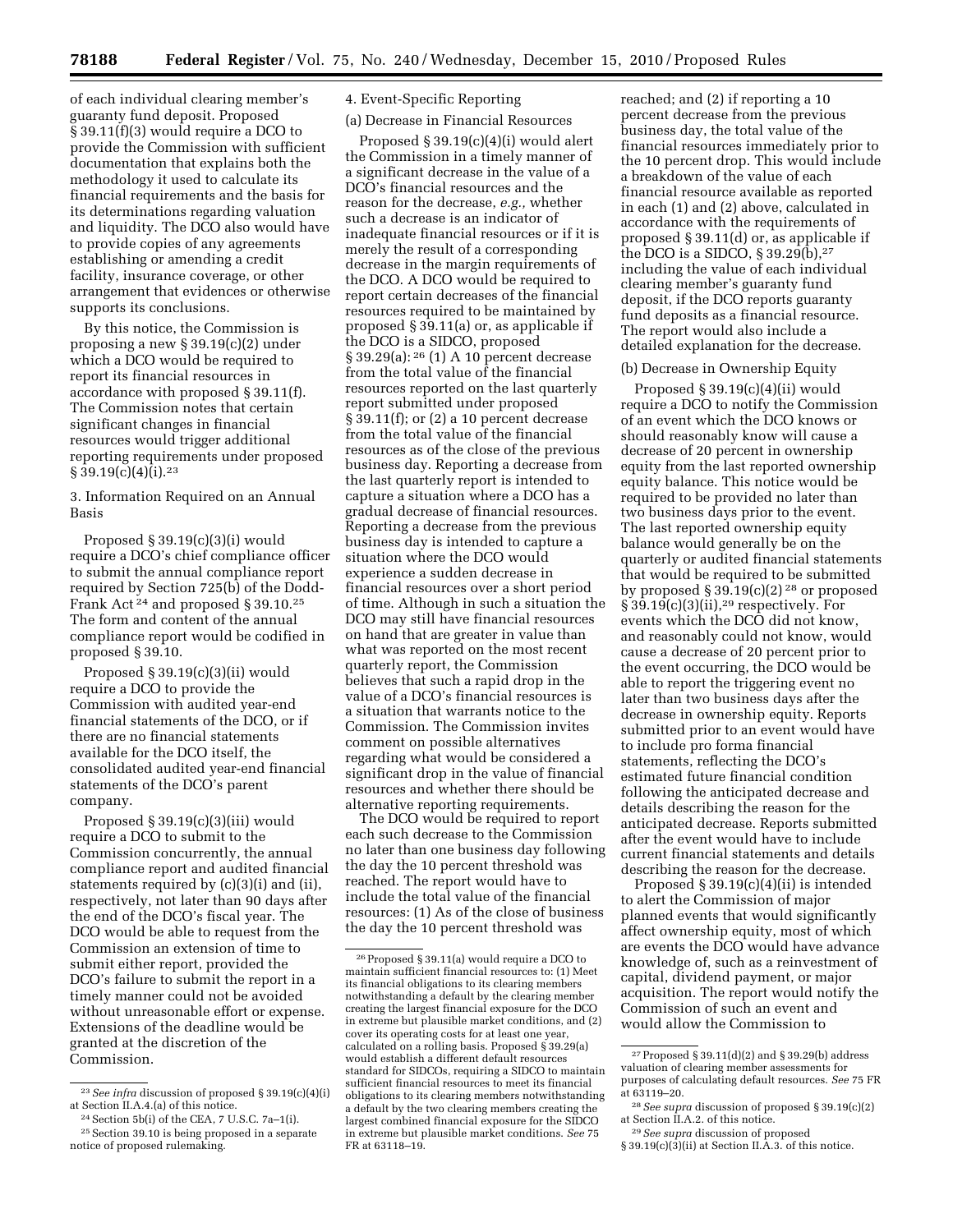evaluate its effect on the financial health of the DCO. The Commission invites commenters to propose alternative reporting requirements which would also provide the Commission with this type of information.

#### (c) Six-Month Liquid Asset Requirement

The Commission recently proposed a new § 39.11(e)(2) which would establish a six-month liquid asset requirement. It would require DCOs to maintain unencumbered liquid financial assets in the form of cash or highly liquid securities equal to six months operating costs.30 In this notice, the Commission is proposing a new  $\S 39.19(c)(4)(iii)$  that would require immediate notice to the Commission when a DCO knows or reasonably should know of a deficit in the six-month liquid asset requirement of proposed § 39.11(e)(2). The Commission believes that immediate notification of a DCO's deficit in the sixmonth liquid asset requirement is critical because of its potential impact on the ability of the DCO to continue to operate as a going concern.

## (d) Change in Working Capital

Proposed § 39.19(c)(4)(iv) would require notice to the Commission no later than two business days after a DCO's working capital becomes negative. Working capital is defined as current assets minus current liabilities. The notice would include a balance sheet that reflects the DCO's working capital and an explanation as to the reason for the negative balance. The Commission believes that it is essential that it be made aware, in a timely manner, when a DCO has negative working capital, as this development can be an indicator of the declining financial health of a DCO.

The Commission invites comment as to whether this is a meaningful indicator of a DCO's financial condition, if there are alternative or additional measures that might be applied, and if the timing for notification is appropriate given the information to be provided.

## (e) Intraday Initial Margin Calls to Clearing Members

Proposed  $\S 39.19(c)(4)(v)$  would require a DCO to report any intraday initial margin calls to clearing members. While proposed § 39.19(c)(1), discussed above, would provide the Commission with initial margin and daily variation margin data, the Commission would not receive that data until the following business day. Learning of an intraday initial margin call soon after the call would assist the Commission in

determining whether certain clearing member positions could affect the ability of a DCO to meet its end-of-day financial obligations in a timely manner. This data would alert the Commission to positions that could pose greater risk. This is especially important given that intraday initial margin calls are unusual and are often due to increasing position size. The Commission invites commenters to recommend other possible reporting solutions that could serve to inform the Commission of a clearing member that is potentially building up position size during the current trading day.

The report would have to be submitted no later than 1 hour following the margin call and would have to separately list each request and include the name of the clearing member, the amount requested and the account origin.

The Commission notes that while this may impose an occasional reporting requirement on DCOs, many DCOs already have such reports generated for submission to a clearing member's depository as a request for intraday funds. The primary burden would be arranging a mechanism that would allow submission of these reports to the Commission in a timely manner. Thus, the Commission believes that it would be a de minimis burden.

### (f) Delay in Collection of Initial Margin

Proposed  $§$  39.19(c)(4)(vi) would require the DCO to immediately notify the Commission when it has not received additional initial margin that it requested from a clearing member, in a timely manner. The proposed reporting requirement is intended to alert the Commission of a development that could be an indicator of a potential clearing member default. Payment of additional initial margin would be considered late if the DCO has not received payment within the time frame allowed by the DCO's rules and procedures.31 The Commission invites comment on this reporting requirement and the time frame used in determining when a payment is not considered timely.

(g) Management of Clearing Member Positions

Proposed §§ 39.19(c)(4)(vii)–(ix) would require a DCO to apprise the Commission of different levels of

financial distress of a clearing member, and the status of the DCO's actions to manage the risks associated with the clearing member's financial situation. The DCO would be required to report situations where a clearing member's position(s) must be reduced, transferred or liquidated, or where the clearing member defaults.

Proposed § 39.19(c)(4)(vii) would require a DCO to immediately notify the Commission of the DCO's request to a clearing member to reduce its positions because the DCO has determined that the clearing member has exceeded its exposure limit, that the clearing member has failed to meet an initial or variation margin call, or that it has failed to fulfill any other financial obligation to the DCO. The notice would have to include: (A) The name of the clearing member; (B) the time the clearing member was contacted; (C) the number of positions by which the DCO requested the clearing member to reduce its position size; (D) the contracts that are the subject of the request; and (E) the reason for the request.

Proposed § 39.19(c)(4)(viii) would require a DCO to immediately notify the Commission of the DCO's determination that any position the DCO carries for one of its clearing members must be liquidated immediately or transferred immediately, or that the trading of any account of a clearing member can be only for the purposes of liquidation because that clearing member has failed to meet an initial or variation margin call or failed to fulfill any other financial obligation to the DCO. The notice would have to include: (A) The name of the clearing member; (B) the time the clearing member was contacted; (C) the contracts that are subject to the determination; (D) the number of positions that are subject to the determination; and (E) the reason for the determination.

The provisions of proposed § 39.19(c)(4)(viii) are substantially similar to the requirements of § 1.12(f)(1) of the Commission's regulations. Accordingly, the Commission is proposing to remove § 1.12(f)(1) and redesignate it as proposed  $\S 39.19(c)(4)$ (viii) in substantially the same form. The difference would be that while § 1.12(f)(1) applies only to a DCO's determination concerning a clearing member that is a registered futures commission merchant (FCM) or registered leverage transaction merchant, proposed § 39.19(c)(4)(viii) would apply to all DCO clearing members, even those that are not registrants.

<sup>30</sup>*See* 75 FR at 63116.

<sup>31</sup>The DCO's rules and procedures are required to be submitted to the Commission under Section 5c(c) of the CEA, 7 U.S.C. 7a–2(c), and § 40.6. Such information is required to be made available to clearing members and the public under Core Principle L and proposed § 39.21. *See infra* Section II.C. of this notice.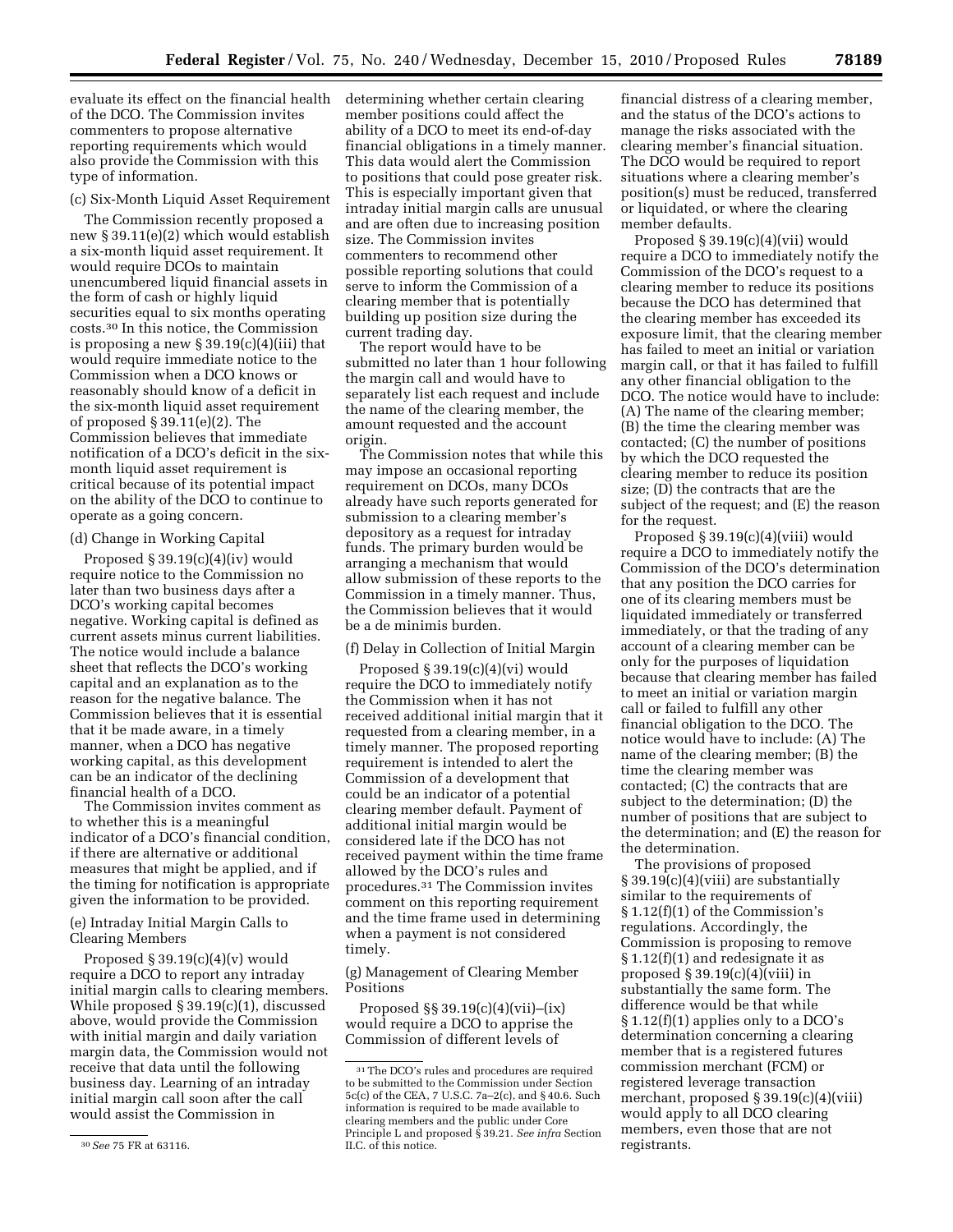Proposed § 39.19(c)(4)(ix) would require a DCO to immediately notify the Commission of the default of a clearing member. An event of default would be determined in accordance with the rules of the DCO. The notice of default would have to include: (A) The name of the clearing member; (B) the contracts the clearing member defaulted upon; (C) the number of positions the clearing member defaulted upon; and (D) the amount of the unmet financial obligation.

## (h) Change in Ownership or Corporate or Organizational Structure

Proposed  $\S 39.19(c)(4)(x)$  is intended to provide advance notice to the Commission of major ownership, corporate, or organizational changes of a DCO. The DCO would be required to report any anticipated ownership, corporate, or organizational changes of the DCO or its parent company that would: (i) Result in at least a 10 percent change of ownership of the DCO; (ii) create a new subsidiary of the DCO or the parent company; (iii) eliminate a current subsidiary of the DCO or its parent company; or (iv) result in a transfer of all or substantially all of its assets, including its registration as a DCO, to another legal entity (*e.g.,* as a result of a reincorporation, or corporate merger). Such changes could include, but would not be limited to, the DCO's change of corporate structure from a partnership to a corporation, or from a member owned company to a publicly held company, or a change in corporate domicile. The report would include: (1) A chart outlining the new ownership or corporate or organizational structure, (2) a brief description of the purpose and impact of the change; and (3) any relevant agreements effecting the change and corporate documents such as new articles of incorporation and bylaws. With respect to a corporate change that results in a transfer of all or substantially all of a DCO's assets, the informational requirements of proposed  $§ 39.19(c)(4)(x)(B)$  would be satisfied by the DCO's compliance with proposed  $§ 39.3(h)(3).$ <sup>32</sup>

Because a DCO is likely to be aware of such changes well in advance of their effective date, the proposed regulation would require the report to be submitted to the Commission no later than three months prior to the anticipated change. The Commission is allowing an exception to the three-month prior notice requirement if the DCO does not

know and reasonably could not have known of the anticipated change three months prior to that change. In such event, the DCO would be required to immediately report such change to the Commission as soon as it knows of the change. The Commission requests comment on whether the three-month notice period is appropriate or whether a different notice period should be required.

Proposed  $\S 39.19(c)(4)(x)(D)$  would require a second report to the Commission of the consummation of the corporate or organizational change no later than 2 business days following the effective date of the change.

The Commission notes that there may be differences in the proposed notification requirements for changes in the ownership or corporate or organizational structure of DCOs, designated contract markets, swap execution facilities, and swap data repositories.33 The Commission requests comment on the proposed reporting requirements under  $\S 39.19(c)(4)(x)$ , generally, and, more specifically, the extent to which there should be uniformity or differentiation in notification procedures applied to different types of registrants.

## (i) Change in Key Personnel

Proposed § 39.19(c)(4)(xi) would require a DCO to report to the Commission the departure or addition of persons who are key personnel, as defined in proposed § 39.1(b), no later than two business days following any such change. As applicable when a position is vacated, the report would include the name of the person who will assume the duties of the position on a temporary basis until a permanent replacement fills the position.

Key personnel would be defined by proposed § 39.1(b) as personnel who play a significant role in the operation of the DCO, provision of clearing and settlement services, risk management, or oversight of compliance with the CEA and Commission regulations. Key personnel would include, but would not be limited to, those persons who are or perform the functions of any of the following: The chief executive officer; president; chief compliance officer; chief operating officer; chief risk officer; chief financial officer; chief technology officer; and emergency contacts or persons who are responsible for business continuity and disaster recovery.<sup>34</sup> The term "emergency"

would have the same meaning as defined in § 40.1(g), which the Commission has proposed to revise and redesignate as  $\S 40.1(h).$ <sup>35</sup> The Commission intends to require listing key personnel on a DCO's initial application in furtherance of the applicant's representation that it can satisfy the requirements of Core Principle B, *i.e.,* that it will have adequate managerial resources.36 From a practical standpoint, notification of any changes of key personnel, particularly those responsible for handling emergency situations, is important for purposes of the Commission's general oversight of each DCO, as well as its ability to establish contact with key personnel in a timely manner, as circumstances may warrant.

## (j) Credit Facility Funding Arrangement Change

Under proposed § 39.19(c)(4)(xii), a DCO would be required to notify the Commission of material changes in a credit facility funding arrangement, if the DCO has one in place. A credit facility funding arrangement is generally used as a stop-gap measure in an emergency situation such as to provide liquidity during a clearing member default or to temporarily provide the DCO with adequate operating funds.<sup>37</sup>

Any occurrence or circumstance that, in the opinion of the governing board of a registered entity, or a person or persons duly authorized to issue such an opinion on behalf of the governing board of a registered entity under circumstances and pursuant to procedures that are specified by rule, requires immediate action and threatens or may threaten such things as the fair and orderly trading in, or the liquidation of or delivery pursuant to, any agreements, contracts or transactions, including: (1) Any manipulative or attempted manipulative activity; (2) Any actual, attempted, or threatened corner, squeeze, congestion, or undue concentration of positions; (3) Any circumstances which may materially affect the performance of agreements, contracts or transactions, including failure of the payment system or the bankruptcy or insolvency of any participant; (4) Any action taken by any governmental body, or any other registered entity, board of trade, market or facility which may have a direct impact on trading; and (5) Any other circumstance which may have a severe, adverse effect upon the functioning of a registered entity.

17 CFR 40.1(g).

36*See* Section 5b(c)(2)(B)(i) of the CEA; 17 USC 7a–1(c)(2)(B)(i) (requiring each DCO to have ''adequate financial, operational, and managerial resources, as determined by the Commission, to discharge each responsibility of the derivatives clearing organization''). The Commission expects to include in a future rulemaking revised instructions for DCO applications which will include a requirement that applicants list key personnel and emergency contacts.

37*See* 75 FR at 63116 (proposing that a DCO may use a committed line of credit or similar facility to

<sup>32</sup> In a separate proposed rulemaking, the Commission is proposing procedures for the transfer of a DCO's registration and open interest under proposed § 39.3(h).

<sup>33</sup>Such requirements would be proposed in separate rulemakings, each for a specific registrant.

<sup>&</sup>lt;sup>34</sup> In a separate rulemaking, the Commission is proposing to adopt this definition for ''key personnel'' in a new § 39.1(b).

<sup>35</sup>*See* 75 FR 67282, 67292 (Nov. 2, 2010) (provisions common to registered entities; proposing to revise and redesignate § 40.1(g) as § 40.1(h)). The term ''emergency'' is currently defined as: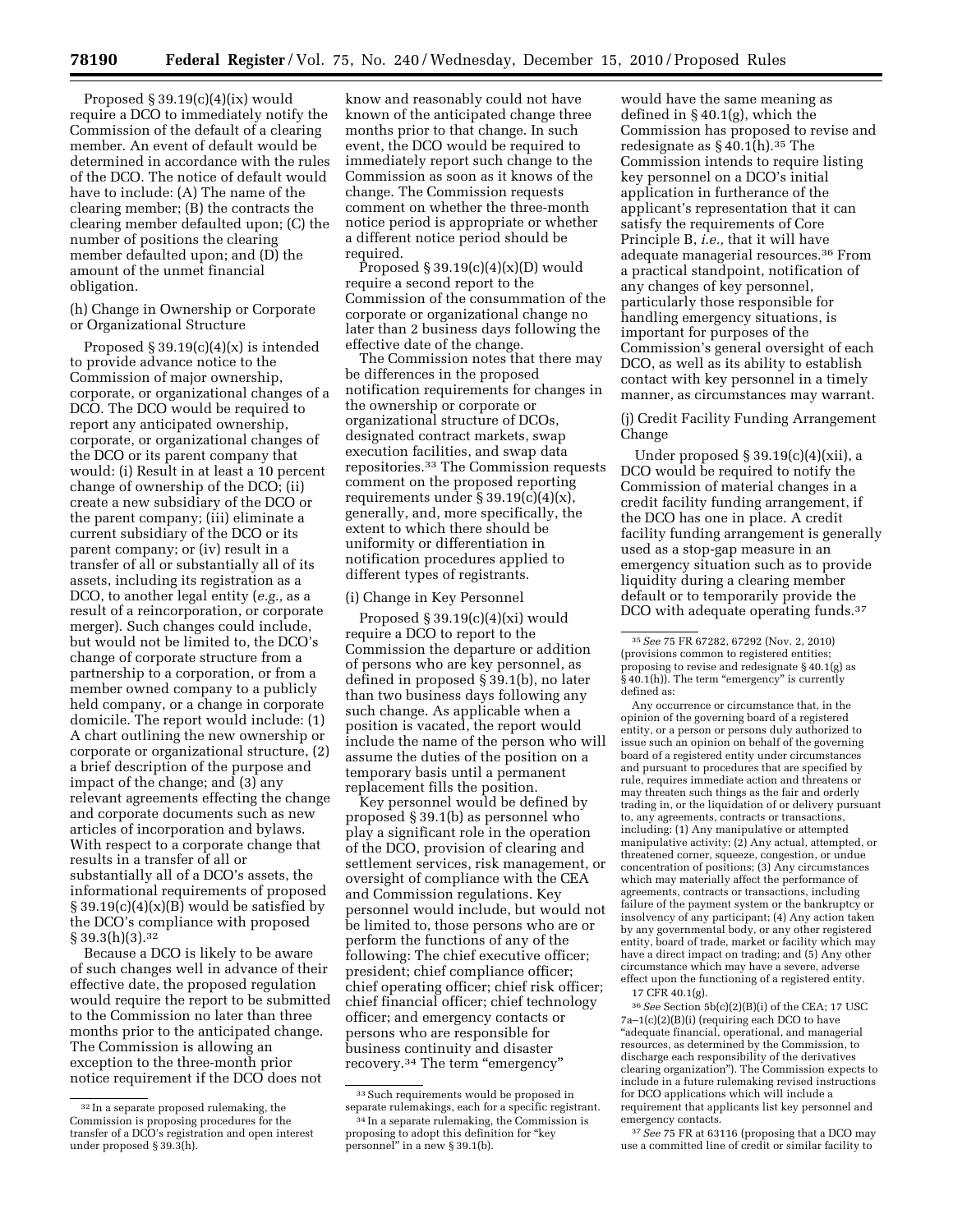Thus, it is essential for the Commission to be promptly notified of changes that would affect the DCO's immediate access to cash. Under the proposed regulation, a DCO would have to notify the Commission no later than one business day after a DCO changes a credit facility funding arrangement, is notified that such an arrangement has changed, or knows or reasonably should know that the arrangement will change, including but not limited to a change in lender, change in the size of the facility, change in expiration date, or any other material changes or conditions.

## (k) Rule Enforcement

As mandated by Core Principle H, proposed § 39.19(c)(4)(xiii) would require a DCO to report to the Commission regarding rule enforcement activities and sanctions imposed against clearing members. More specifically, it would require a DCO to notify the Commission no later than two business days after the DCO (A) initiates a rule enforcement action against a clearing member, or (B) imposes sanctions against a clearing member. The Commission notes that while an exchange has 30 days within which to notify the Commission of a decision pursuant to which a disciplinary action has become final,<sup>38</sup> a DCO taking disciplinary action against a clearing member is a less common occurrence, and the clearing member's offense could potentially impact the financial integrity of the DCO. Thus, the Commission believes that it should be notified of such actions, sooner. Nonetheless, the Commission requests comment on whether a 30-day reporting period would be more appropriate under proposed  $\S 39.19(c)(4)(xiii)$ .

### (l) Financial Condition and Events

Proposed  $\S 39.19(c)(4)(xiv)$  is intended to alert the Commission of certain events and situations that may affect the financial integrity of a DCO. Under the proposed regulation, a DCO would be required to immediately notify the Commission after the DCO knows or reasonably should know of: (A) The institution of any legal proceedings which may have a material adverse financial impact on the DCO; (B) any event, circumstance or situation that would not otherwise be required to be reported under § 39.19 and that would materially impede the DCO's ability to comply with part 39 of the Commission's regulations; and (C) any material adverse change in the financial

condition of any clearing member that would not otherwise be required to be reported under § 39.19. These requirements would place an affirmative duty on the DCO to be aware of and monitor such events, and would permit the DCO to exercise its discretion in determining which events rise to the level of requiring notification to the Commission.

Proposed  $\S 39.19(c)(4)(xv)$  would require a DCO, when it discovers or is notified by an independent public accountant of the existence of any material inadequacy, to give notice of such material inadequacy within 24 hours, and within 48 hours after giving such notice to file a written report stating what steps have been and are being taken to correct the material inadequacy. Proposed § 39.19(c)(4)(xv) is consistent with § 1.12(d), a similar requirement for FCMs and introducing brokers.

## 5. Technical Amendments

Sections 39.5(a) and (b) require certain reports from a DCO upon request by the Commission. The Commission is proposing redesignating § 39.5(a) and (b) as proposed  $\S 39.19(c)(5)(i)$  and (ii), respectively, in substantially the same form. The Commission believes that the addition of proposed § 39.19 as the DCO reporting regulation would make that section the appropriate placement for the provisions of § 39.5(a) and (b). Section 39.5(a), which is proposed as new § 39.19(c)(5)(i), requires that, upon request by the Commission, a DCO file with the Commission such information related to its business as a clearing organization, including information relating to trade and clearing details, in the form and manner and within the time as specified by the Commission in the request. Section 39.5(b), which is proposed as new  $\S 39.19(c)(5)(ii)$ , requires that, upon request by the Commission, a DCO file with the Commission a written demonstration, containing such supporting data, information and documents, in the form and manner and within such time as the Commission may specify, that the DCO is in compliance with one or more core principles and the relevant provisions of part 39, as specified in the request.

Section 39.5(c) currently requires a DCO to submit large trader reports in circumstances where they are not required to be filed by FCMs, clearing members or others.39 The Commission is proposing to remove § 39.5(c) because the data from such large trader reports would be available pursuant to a combination of other large trader reporting requirements and the requirements of proposed § 39.19(c)(1).<sup>40</sup>

Section 39.5(d) currently requires, upon special call, reports by certain persons for positions cleared on a DCO.41 The Commission is proposing to redesignate § 39.5(d) as § 21.04 because part 21 (Special Calls) is the appropriate placement for this provision.42 As such, the Commission also proposes to redesignate current § 21.04 as § 21.05 and add § 21.06 which would delegate its authority under proposed § 21.04 to the Director of the Division of Clearing and Intermediary Oversight.43

### *B. Recordkeeping Requirements*

To implement Core Principle K, the Commission proposes to codify the requirements of the core principle such that each DCO will have to maintain records of all activities related to its business as a DCO in the form and manner acceptable to the Commission for a period of not less than five years. To clarify this general standard by way of example, and to supplement preexisting recordkeeping requirements

members, foreign brokers or registered entities other than a derivatives clearing organization, as applicable. Provided, however, that if no such person or entity is required to file large trader information with the Commission, such information must be filed with the Commission by a derivatives clearing organization.

17 CFR 39.5(c).

40*See supra* discussion of proposed daily reporting requirements at Section II.A.1. of this notice.

41Section 39.5(d) states:

Upon special call by the Commission, each futures commission merchant, clearing member or foreign broker shall provide information to the Commission concerning customer accounts or related positions cleared on a derivatives clearing organization or other multilateral clearing organization in the form and manner and within the time specified by the Commission in the special call.

42 In a recent proposed rulemaking, the Commission proposed to renumber § 39.5 as § 39.6. *See* 75 FR 67277, 67281 (Nov. 2, 2010) (process for review of swaps for mandatory clearing). Renumbering would no longer be necessary if the requirements of § 39.5 are redesignated as proposed in this notice. (As discussed in this section, the Commission is proposing to: (1) Redesignate § 39.5(a) as § 39.19(c)(5)(i); (2) redesignate § 39.5(b) as § 39.19(c)(5)(ii); (3) remove § 39.5(c); (4) redesignate § 21.04 as § 21.05; (5) redesignate § 39.5(d) as § 21.04; and (6) add § 21.06). Additionally, the earlier proposal to redesignate §§ 39.6 and 39.7 as §§ 39.7 and 39.8, respectively, would no longer be necessary. *See* 75 FR at 67281. The Commission notes that it intends to propose a revised and renumbered part 39 in conjunction with an upcoming notice of proposed rulemaking.

43This delegation provision is the same as the delegation provision for the Director of the Division of Market Oversight in current § 21.04.

meet the liquidity requirements set forth in proposed § 39.11(e)(1) and 39.11(e)(2)).

<sup>38</sup>*See* 17 CFR 9.11(a).

 $^{39}\rm{Section}$   $39.5(c)$  states:

Information regarding transactions by large traders cleared by a derivatives clearing organization shall be filed with the Commission, in a form and manner acceptable to the Commission, by futures commission merchants, clearing

<sup>17</sup> CFR 39.5(d).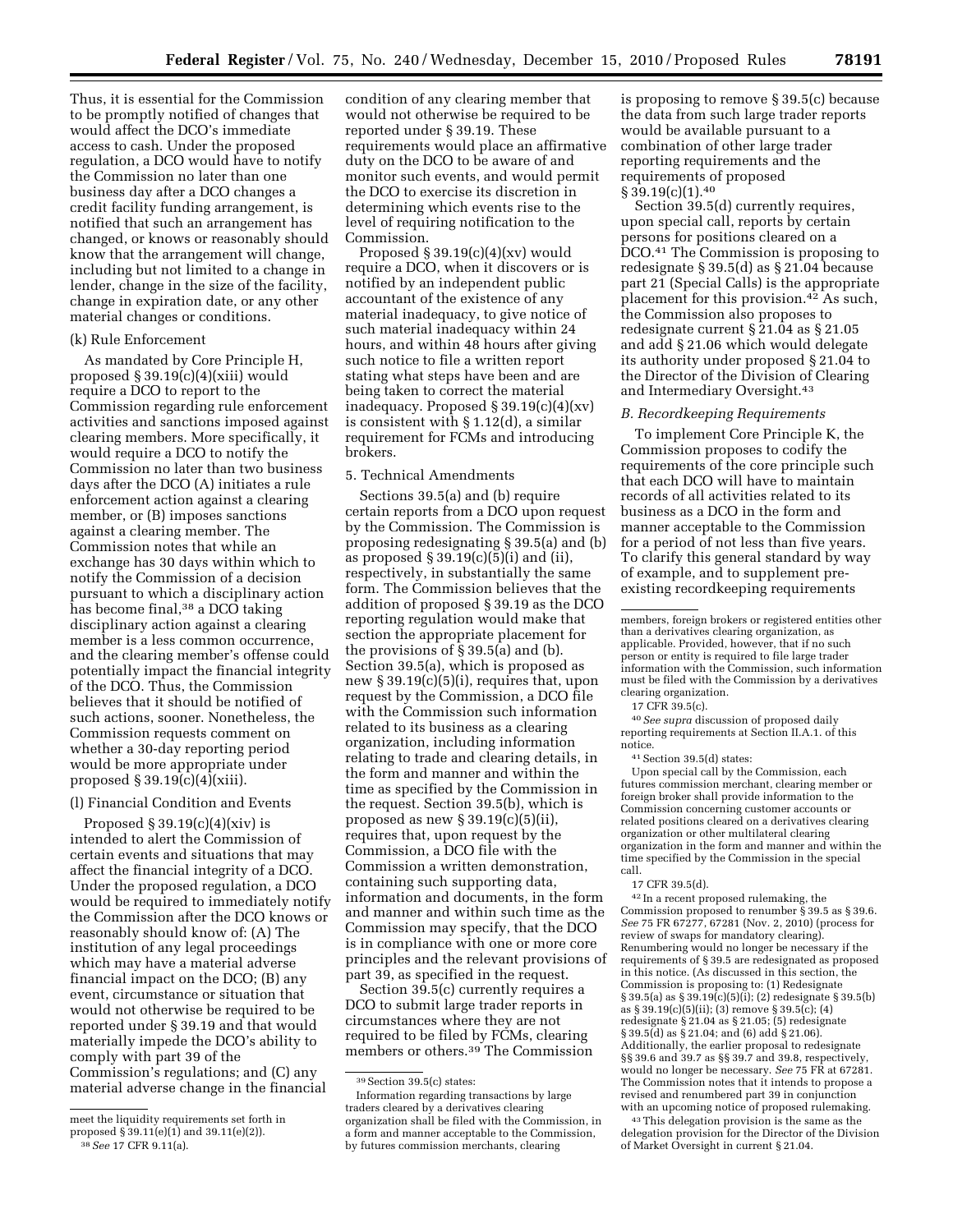imposed by various Commission regulations,44 the Commission is proposing to list examples of information subject to the recordkeeping requirement.

Proposed § 39.20(a)(1) would require a DCO to maintain records of all cleared transactions, including swaps. This is information that a DCO already maintains in the ordinary course of its business as a clearing house.

More specifically, proposed § 39.20(a)(2) would require a DCO to retain all information necessary to record allocation of bunched orders for cleared swaps. This provision would highlight an important recordkeeping component of swaps clearing.

Proposed § 39.20(a)(3) would require a DCO to maintain records of all information required to be generated, created, or reported under part 39. This would include, but would not be limited to, the results of and the methodology used for all tests, reviews, and calculations in connection with setting and evaluating margin levels, determining the value and adequacy of financial resources, and establishing settlement prices.

Proposed § 39.20(a)(4) would require a DCO to maintain records of all rules and procedures of the DCO. Specifically, the DCO would be required to maintain records of all rules and procedures required to be submitted pursuant to part 39 and part 40 of the Commission's regulations, including all proposed changes in rules, procedures or operations of SIDCOs, subject to proposed § 40.10.45

Proposed § 39.20(a)(5) would require a DCO to maintain any data or documentation required by the Commission or the DCO to be submitted to the DCO by its clearing members, or by any other person in connection with the DCO's clearing and settlement activities.

Proposed § 39.20(b)(1) would require a DCO to maintain records required by the Commission's regulations in accordance with the provisions of § 1.31 (books and records; keeping and inspection), for a period of not less than five years. However, there is an exception in proposed § 39.20(b)(2) that would require each DCO that clears swaps to maintain swap data in accordance with the requirements of part 45 (swap data repositories) of the Commission's regulations.

## *C. Public Information*

To implement Core Principle L, the Commission proposes to codify the requirements of the core principle, requiring DCOs to provide or make available certain information to the public and to market participants.

#### 1. Availability of Information

Proposed § 39.21(a) would require each DCO to provide to market participants sufficient information to enable the market participants to identify and evaluate accurately the risks and costs associated with using the services of the DCO.46 In furtherance of this objective, each DCO would be required to have clear and comprehensive rules and procedures. Proposed § 39.21(b) would require each DCO to make information concerning the rules and the operating and default procedures governing the clearing and settlement systems of the DCO available to market participants.47

#### 2. Public Disclosure

Proposed § 39.21(c) would require each DCO to disclose publicly and to the Commission information concerning: (1) The terms and conditions of each contract, agreement, and transaction cleared and settled by the DCO; (2) each clearing and other fee that the DCO charges its clearing members; (3) the DCO's margin methodology; (4) the size and composition of the financial resource package available in the event of a clearing member default; (5) daily settlement prices, volume, and open interest for each contract, agreement or transaction cleared or settled by the DCO; (6) the DCO's rules and procedures for defaults pursuant to proposed § 39.16; 48 and (7) any other matter that is relevant to participation in the clearing and settlement activities of the DCO.49

Under proposed § 39.21(d) the DCO would be required to make its rulebook, a list of all current clearing members, and the information listed in proposed § 39.21(c) readily available to the general public, in a timely manner, by posting such information on the DCO's website, unless otherwise permitted by the Commission. The information that

would be required by proposed § 39.21(c)(5) would have to be made available to the public no later than the business day following the day to which the information pertains.

#### *D. Information Sharing*

Proposed § 39.22 would require each DCO to enter into, and abide by the terms of, each appropriate and applicable domestic and international information-sharing agreement and to use relevant information obtained from each such agreement in carrying out the risk management program of the DCO. Proposed § 39.22 would codify the statutory provisions of Core Principle M. The Commission believes that the language affords each DCO the appropriate level of discretion regarding the appropriate information-sharing agreements to enter into and the rules to abide by, and it does not perceive a need to articulate more specific requirements. The Commission requests comment on this approach.

## **III. Effective Date**

The Commission is proposing that the requirements proposed in this notice become effective 180 days from the date the final rules are published in the **Federal Register**. The Commission believes that this would give DCOs adequate time to implement the technology and the procedures necessary to fulfill the proposed reporting requirements. This period of time also would be sufficient to allow for compliance with the recordkeeping, public information and information sharing requirements. The Commission requests comment on whether 180 days is an appropriate time frame for compliance with the proposed rules. The Commission further requests comment on possible alternative effective dates and the basis for any such alternative date.

#### **IV. Related Matters**

### *A. Regulatory Flexibility Act*

The Regulatory Flexibility Act (RFA) requires that agencies consider whether the rules they propose will have a significant economic impact on a substantial number of small entities and, if so, provide a regulatory flexibility analysis respecting the impact.50 The rules proposed by the Commission will affect only DCOs (some of which will be designated as SIDCOs). The Commission has previously established certain definitions of ''small entities'' to be used by the Commission in evaluating the impact of its regulations on small

<sup>44</sup>For example, §§ 1.26 and 1.27 impose recordkeeping requirements for DCOs and FCMs related to the investment of customer funds.

<sup>45</sup>*See* 75 FR 67282 (Nov. 2, 2010) (proposing amendments to part 40 of the Commission's regulations).

 $^{46}See$  Section 5b(c)(2)(L)(i) of the CEA; 7 U.S.C.  $7a-1(c)(2)(L)(i)$ .

<sup>47</sup>*See* Section 5b(c)(2)(L)(ii) of the CEA; 7 U.S.C.  $7a-1(c)(2)(L)(ii)$ .

<sup>48</sup> In a future proposed rulemaking, the Commission intends to propose a new § 39.16 to implement DCO Core Principle G, regarding default rules and procedures. *See* Section 5b(c)(2)(G) of the CEA; 7 U.S.C. 7a–1(c)(2)(G).

<sup>49</sup>*See* Section 5b(c)(2)(L)(iii) of the CEA, 7 U.S.C.

<sup>7</sup>a–1(c)(2)(L)(iii). 50 5 U.S.C. 601 *et seq.*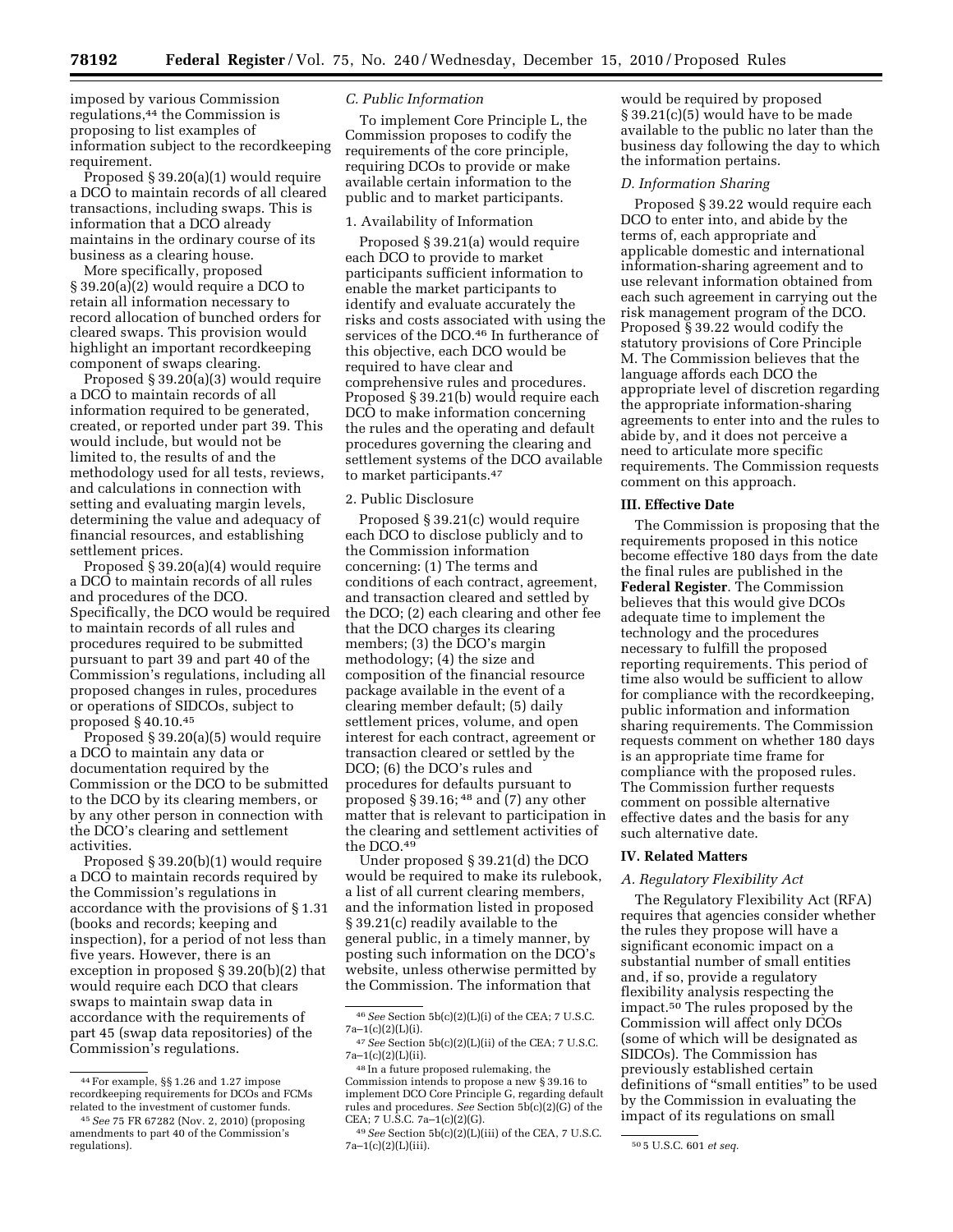entities in accordance with the RFA.51 The Commission has previously determined that DCOs are not small entities for the purpose of the RFA.52 Accordingly, the Chairman, on behalf of the Commission, hereby certifies pursuant to 5 U.S.C. 605(b) that the proposed rules will not have a significant economic impact on a substantial number of small entities.

### *B. Paperwork Reduction Act*

An agency may not conduct or sponsor, and a person is not required to respond to, a collection of information unless it displays a currently valid control number. OMB has not yet assigned a control number to the new collection. The Paperwork Reduction Act of 1995 (PRA)<sup>53</sup> imposes certain requirements on Federal agencies (including the Commission) in connection with their conducting or sponsoring any collection of information as defined by the PRA. This proposed rulemaking would result in new collection of information requirements within the meaning of the PRA. The Commission therefore is submitting this proposal to the Office of Management and Budget (OMB) for review. If adopted, responses to this collection of information would be mandatory. The Commission will protect proprietary information according to the Freedom of Information Act and 17 CFR Part 145, ''Commission Records and Information.'' In addition, section 8(a)(1) of the CEA strictly prohibits the Commission, unless specifically authorized by the CEA, from making public ''data and information that would separately disclose the business transactions or market positions of any person and trade secrets or names of customers.'' The Commission is also required to protect certain information contained in a government system of records according to the Privacy Act of 1974, 5 U.S.C. 552a.

1. Information Provided by Reporting Entities/Persons

The proposed regulations require each respondent to file information with the Commission (1) periodically, on a daily, quarterly, and annual basis,  $54$  (2) as specified events occur, and (3) upon Commission request.55

For daily reports, these would result in an estimated total of 12 initial responses and 250 responses per respondent on an annual basis. Commission staff estimates that respondents could expend up to \$690 initially and \$1,400 annually, based on an hourly rate ranging from \$46 to \$56, to comply with the proposed regulations. This would result in an aggregated cost of \$8,280 initially (12 respondents  $\times$  \$690) and \$16,800 per annum (12 respondents  $\times$  \$1,400).

For annual reports, these would result in an estimated total of 1 response per respondent on an annual basis. Commission staff estimates that respondents could expend up to \$482,110 annually, based on an hourly rate of \$185, to comply with the proposed regulations. This would result in an aggregated cost of \$5,785,320 per annum (12 respondents  $\times$  \$482,110).<sup>56</sup>

For event-specific reports, these would result in an estimated total of 4 responses per respondent on an annual basis. Commission staff estimates that respondents could expend up to \$1,680 annually, based on an hourly rate of \$75, to comply with the proposed regulations. This would result in an aggregated cost of \$20,160 per annum  $(12$  respondents  $\times$  \$1,680).<sup>57</sup>

For recordkeeping requirements, these would result in an estimated total of 1 response per respondent on an annual basis. Commission staff estimates that respondents could expend up to \$1,000 annually, based on an hourly rate of \$10, to comply with the proposed regulations. This would result in an aggregated cost of \$12,000 per annum  $(12$  respondents  $\times$  \$1,000).

#### 2. Information Collection Comments

The Commission invites the public and other federal agencies to comment on any aspect of the reporting and recordkeeping burdens discussed above. Pursuant to 44 U.S.C. 3506(c)(2)(B), the Commission solicits comment in order to: (i) Evaluate whether the proposed collection of information is necessary for the proper performance of the

functions of the Commission, including whether the information will have practical utility; (ii) evaluate the accuracy of the Commission's estimate of the burden of the proposed collection of information; (iii) determine whether there are ways to enhance the quality, utility, and clarity of the information to be collected; and (iv) minimize the burden of the collection of information on those who are to respond, including through the use of automated collection techniques or other forms of information technology.

Comments may be submitted directly to the Office of Information and Regulatory Affairs, by fax at (202) 395– 6566 or by e-mail at *[OIRAsubmissions@omb.eop.gov.](mailto:OIRAsubmissions@omb.eop.gov)* Please provide the Commission with a copy of submitted comments so that all comments can be summarized and addressed in the final rule preamble. Refer to the Addresses section of this notice of proposed rulemaking for comment submission instructions to the Commission. A copy of the supporting statements for the collections of information discussed above may be obtained by visiting *RegInfo.gov.* OMB is required to make a decision concerning the collection of information between 30 and 60 days after publication of this document in the **Federal Register**. Therefore, a comment is best assured of having its full effect if OMB receives it within 30 days of publication.

## *C. Cost-Benefit Analysis*

Section 15(a) of the CEA requires the Commission to consider the costs and benefits of its actions before issuing a rulemaking under the CEA. By its terms, Section 15(a) does not require the Commission to quantify the costs and benefits of a rule or to determine whether the benefits of the rulemaking outweigh its costs; rather, it requires that the Commission to "consider" the costs and benefits of its actions. Section 15(a) further specifies that the costs and benefits shall be evaluated in light of five broad areas of market and public concern: (1) Protection of market participants and the public; (2) efficiency, competitiveness, and financial integrity of futures markets; (3) price discovery; (4) sound risk management practices; and (5) other public interest considerations. The Commission may in its discretion give greater weight to any one of the five enumerated areas and could in its discretion determine that, notwithstanding its costs, a particular rule is necessary or appropriate to protect the public interest or to effectuate any of the provisions or to

<sup>51</sup> 47 FR 18618 (Apr. 30, 1982).

<sup>52</sup>*See* 66 FR 45604, 45609 (Aug. 29, 2001). 53 44 U.S.C. 3501 *et seq.* 

<sup>54</sup>Quarterly financial resources reports and annual compliance reports are the subjects of separate Paperwork Reduction Act submissions in connection with other proposed rulemakings.

<sup>55</sup>Reports submitted upon Commission request are current requirements.

<sup>56</sup>This amount reflects the estimated cost of preparing audited annual financial statements, an activity which many, if not all, respondents already perform on an annual basis.

<sup>57</sup>This amount reflects the estimated cost of putting systems in place which would alert a respondent of certain event-specific-reporting requirements. It is expected, however, that most respondents already have most, if not all, of these systems in place. Additionally, this amount takes into account the preparation of reports such as the pro forma financial statement for a decrease in ownership equity, a document which a respondent would most likely already have produced in connection with whatever specific event the respondent anticipated would cause a decrease in ownership equity.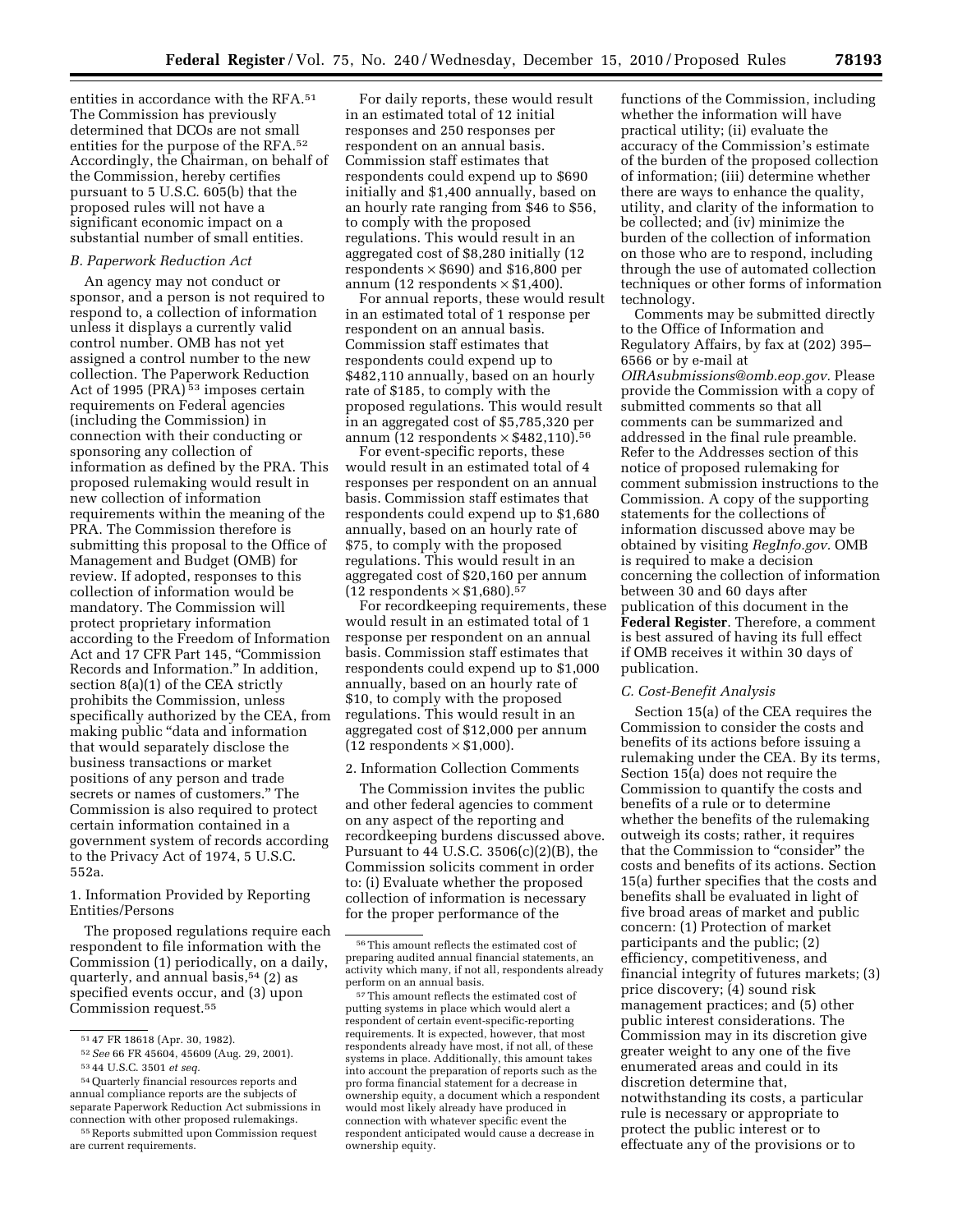accomplish any of the purposes of the CEA.

*Summary of proposed requirements.*  The proposed regulations would implement the reporting, recordkeeping, public information, and informationsharing requirements for DCOs under the CEA, as amended by the Dodd-Frank Act.

*Costs.* With respect to costs, the Commission has determined that the costs of the new reporting requirements are not expected to be significant given that the information required to be reported is readily available to the DCO and, in certain instances, is already being reported to the Commission. The incremental increases in operating costs will have a negligible effect on the markets' efficiency, effectiveness and financial competitiveness.

*Benefits.* With respect to benefits, the Commission has determined that receiving such data required by the daily, annual and event-specific reporting requirements in a timely manner and in one format would further the Commission's goal of monitoring the financial health and financial integrity of DCOs and whether a DCO's financial and risk management practices are effective. It would also assist the Commission in taking prompt action as necessary to identify insipient problems and address them at an earlier stage. This would further the goal of avoiding systemic risk due to the default of a clearing member and thereby protect market participants and the public and serve the public interest by promoting sound risk management practices. Similarly, the recordkeeping requirements allow for making certain records available for Commission inspection, which helps further the goals of the reporting requirements and is necessary for the Commission to effectively monitor a DCO's financial integrity and compliance with the CEA and Commission regulations. The public information requirements serve the public interest by facilitating the dissemination of important information about the DCO, including its clearing and settlement activities and default procedures. Information-sharing requirements promote cooperation among industry participants, facilitating more effective risk management.

*Public Comment.* The Commission invites public comment on its costbenefit considerations. Commentators are also invited to submit any data or other information that they may have quantifying or qualifying costs and benefits of the Proposal with their comment letters.

# **List of Subjects**

*17 CFR Part 1* 

Brokers, Commodity futures, Consumer protection.

#### *17 CFR Part 21*

Brokers, Commodity futures, Reporting and recordkeeping requirements

## *17 CFR Part 39*

Definitions, commodity futures, reporting and recordkeeping requirements, swaps.

For the reasons stated in the preamble, the Commission proposes to amend 17 CFR parts 1, 21 and 39 as follows:

## **PART 1—GENERAL REGULATIONS UNDER THE COMMODITY EXCHANGE ACT**

### **Authority and Issuance**

1. The authority citation for part 1 is revised to read as follows:

**Authority:** 7 U.S.C. 1a, 2, 5, 6, 6a, 6b, 6c, 6d, 6e, 6f, 6g, 6h, 6i, 6k, 6m, 6n, 6o, 6p, 7, 7a, 7b, 8, 9, 12, 12a, 12c, 13a, 13a–1, 16, 16a, 19, 21, 23, and 24, as amended by the Dodd-Frank Wall Street Reform and Consumer Protection Act, Pub. L. 111–203, 124 Stat. 1376 (2010).

2. In § 1.12, remove and reserve paragraph (f)(1).

## **PART 21—SPECIAL CALLS**

### **Authority and Issuance**

3. The authority for part 21 continues to read as follows:

**Authority:** 7 U.S.C. 1a, 2, 2a, 4, 6a, 6c, 6f, 6g, 6i, 6k, 6m, 6n, 7, 7a, 12a, 19 and 21, as amended by the Dodd-Frank Wall Street Reform and Consumer Protection Act, Pub. L. 111–203, 124 Stat. 1376 (2010); 5 U.S.C. 552 and 552(b), unless otherwise noted.

4. Redesignate § 21.04 as § 21.05.

5. Add § 21.06 to read as follows:

### **§ 21.06 Delegation of authority to the Director of the Division of Clearing and Intermediary Oversight.**

The Commission hereby delegates, until the Commission orders otherwise, the special call authority set forth in § 21.04 to the Director of the Division of Clearing and Intermediary Oversight to be exercised by such Director or by such other employee or employees of such Director as designated from time to time by the Director. The Director of the Division of Clearing and Intermediary Oversight may submit to the Commission for its consideration any matter which has been delegated in this paragraph. Nothing in this section shall be deemed to prohibit the Commission, at its election, from exercising the

authority delegated in this section to the Director.

## **PART 39—DERIVATIVES CLEARING ORGANIZATIONS**

#### **Authority and Issuance**

6. The authority for part 39 is proposed to read as follows:

**Authority:** 7 U.S.C. 2, 5, 6, 6d, 7a–1,7a– 2, and 7b as amended by the Dodd-Frank Wall Street Reform and Consumer Protection Act, Pub. L. 111–203, 124 Stat. 1376 (2010).

7. Add § 39.19 to read as follows:

#### **§ 39.19 Reporting.**

(a) *In general.* Each derivatives clearing organization shall provide to the Commission the information specified in this section and any other information that the Commission deems necessary to conduct its oversight of a derivatives clearing organization.

(b) *Submission of reports.* (1) Unless otherwise specified by the Commission or its designee, each derivatives clearing organization shall submit the information required by this section to the Commission electronically and in a form and manner prescribed by the Commission.

(2) *Time zones.* Unless otherwise specified by the Commission or its designee, any stated time in this section is Central time for information concerning derivatives clearing organizations located in that time zone, and Eastern time for information concerning all other derivatives clearing organizations.

(c) *Reporting requirements.* Each registered derivatives clearing organization shall provide to the Commission or other person as may be required or permitted by this paragraph the information specified below:

(1) *Daily reporting.* A report containing the information specified by this paragraph (c)(1), which shall be compiled as of the end of each trading day and shall be submitted to the Commission by 10 a.m. on the following business day:

(i) Initial margin requirements and initial margin on deposit for each clearing member, by customer origin and house origin;

(ii) Daily variation margin, separately listing the mark-to-market amount collected from or paid to each clearing member, by customer origin and house origin;

(iii) All other daily cash flows relating to clearing and settlement including, but not limited to, option premiums and payments related to swaps such as coupon amounts, collected from or paid to each clearing member, by customer origin and house origin; and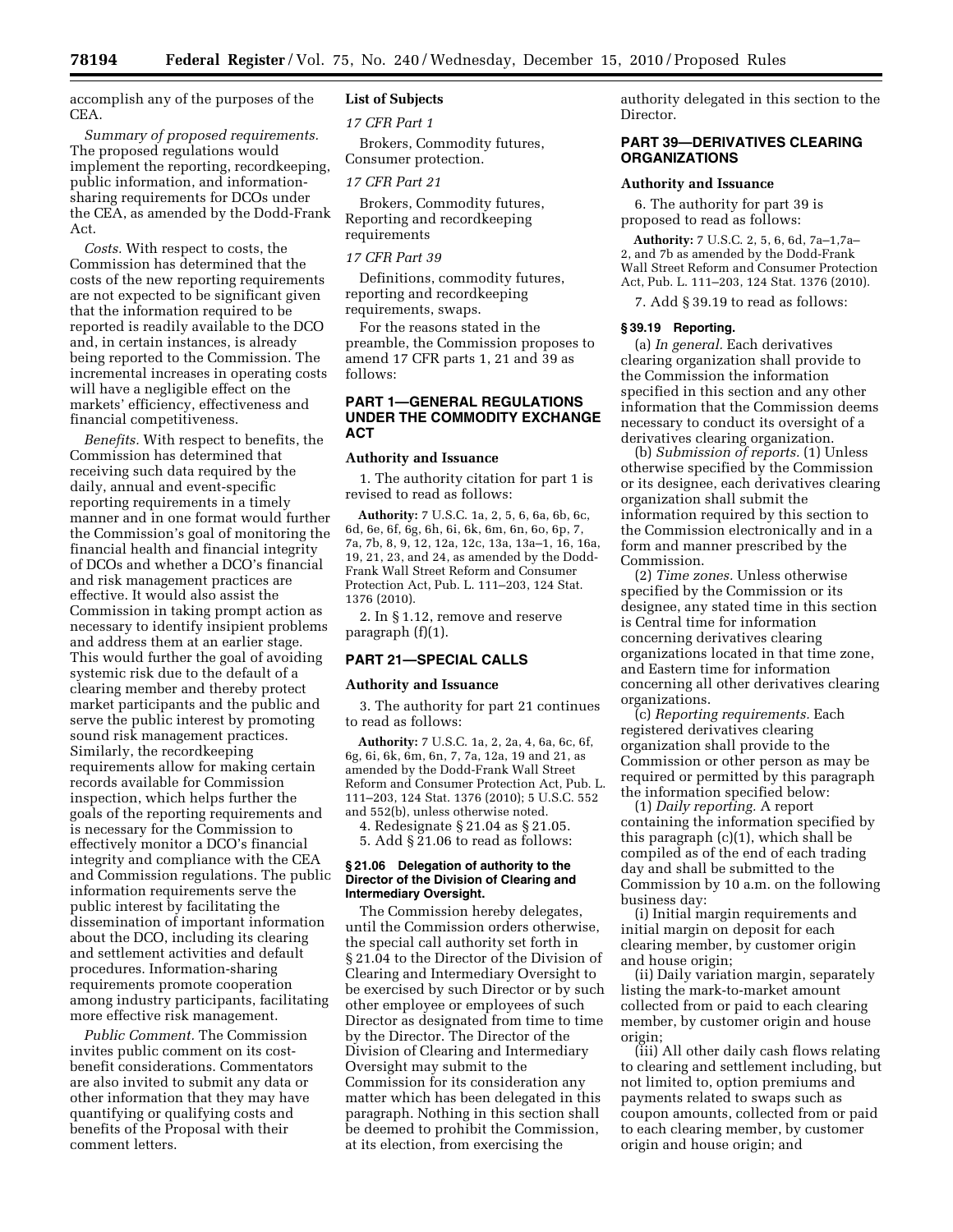(iv) End-of-day positions for each clearing member, by customer origin and house origin.

*(2) Quarterly reporting.* A report of the derivatives clearing organization's financial resources as required by § 39.11(f); *provided that,* additional reports may be required by paragraph  $(c)(4)(i)$  of this section or § 39.11(f).

(3) *Annual reporting.* (i) *Annual report of chief compliance officer.* The annual report of the chief compliance officer required by § 39.10.

(ii) *Audited financial statements.*  Audited year-end financial statements of the derivatives clearing organization or, if there are no financial statements available for the derivatives clearing organization itself, the consolidated audited year-end financial statements of the derivatives clearing organization's parent company.

(iii) *Time of report.* The reports required by this paragraph (c)(3) shall be submitted concurrently to the Commission not more than 90 days after the end of the derivatives clearing organization's fiscal year; *provided that,*  a derivatives clearing organization may request from the Commission an extension of time to submit either report, provided the derivatives clearing organization's failure to submit the report in a timely manner could not be avoided without unreasonable effort or expense. Extensions of the deadline will be granted at the discretion of the Commission.

(4) *Event-specific reporting.* (i) *Decrease in financial resources.* If there is a decrease of 10 percent in the total value of the financial resources required to be maintained by the derivatives clearing organization under § 39.11(a) or, as applicable, § 39.29(a), either from the last quarterly report submitted under § 39.11(f) or from the value as of the close of the previous business day, the derivatives clearing organization shall report such decrease to the Commission no later than one business day following the day the 10 percent threshold was reached. The report shall include:

(A) The total value of the financial resources:

(*1*) as of the close of business the day the 10 percent threshold was reached, and

(*2*) if reporting a decrease in value from the previous business day, the total value of the financial resources immediately prior to the 10 percent decline;

(B) A breakdown of the value of each financial resource reported in each of paragraph (4)(i)(A)(*1*) and (*2*), calculated in accordance with the requirements of § 39.11(d) or, as applicable, § 39.29(b),

including the value of each individual clearing member's guaranty fund deposit if the derivatives clearing organization reports guaranty fund deposits as a financial resource; and

(C) A detailed explanation for the decrease.

(ii) *Decrease in ownership equity.* No later than two business days prior to an event which the derivatives clearing organization knows or should reasonably know will cause a decrease of 20 percent or more in ownership equity from the last reported ownership equity balance as reported on a quarterly or audited financial statements required to be submitted by paragraph  $(c)(2)$  or  $(c)(3)(ii)$ , respectively, of this section, but in any event no later than two business days after such decrease in ownership equity for events that caused the decrease for which the derivatives clearing organization does not know and reasonably should not have known about prior to the event. The report shall include:

(A) Pro forma financial statements reflecting the DCO's estimated future financial condition following the anticipated decrease for reports submitted prior to the anticipated decrease and current financial statements for reports submitted after such a decrease; and

(B) Details describing the reason for the decrease or anticipated decrease in the balance.

(iii) *Six-month liquid asset requirement.* Immediate notice when a derivatives clearing organization knows or reasonably should know of a deficit in the six-month liquid asset requirement of  $\S 39.11(e)(2)$ .

(iv) *Change in working capital.* No later than two business days after working capital becomes negative; the notice shall include a balance sheet that reflects the derivatives clearing organization's working capital and an explanation as to the reason for the negative balance.

(v) *Intraday initial margin calls.* (A) *Reporting requirement.* Any intraday initial margin call to a clearing member.

(B) *Required information.* The report shall separately list each request and include the name of the clearing member, the amount requested and the account origin.

(C) *Time of report.* The report shall be submitted to the Commission no later than 1 hour following the margin call.

(vi) *Delay in collection of initial margin.* Immediate notice when a derivatives clearing organization has not received additional initial margin that it requested from a clearing member within the time frame allowed by the

derivatives clearing organization's rules and procedures.

(vii) *Request to clearing member to reduce its positions.* Immediate notice, of a derivatives clearing organization's request to a clearing member to reduce its positions because the derivatives clearing organization has determined that the clearing member has exceeded its exposure limit, has failed to meet an initial or variation margin call, or has failed to fulfill any other financial obligation to the derivatives clearing organization. The notice shall include:

(A) The name of the clearing member;

(B) The time the clearing member was contacted;

(C) The number of positions by which the derivatives clearing organization requested the clearing member to reduce its position size;

(D) All contracts that are the subject of the request; and

(E) The reason for the request.

(viii) *Determination to transfer or liquidate positions.* Immediate notice, of a determination that any position a derivatives clearing organization carries for one of its clearing members must be liquidated immediately or transferred immediately, or that the trading of any account of a clearing member shall be only for the purposes of liquidation because that clearing member has failed to meet an initial or variation margin call or has failed to fulfill any other financial obligation to the derivatives clearing organization. The notice shall include:

(A) The name of the clearing member; (B) The time the clearing member was contacted;

(C) The contracts that are subject to the determination;

(D) The number of positions that are subject to the determination; and

(E) The reason for the determination. (ix) *Default of a clearing member.*  Immediate notice, upon the default of a clearing member. An event of default shall be determined in accordance with the rules of the derivatives clearing organization. The notice of default shall include:

(A) The name of the clearing member; (B) The contracts the clearing member defaulted upon;

(C) The number of positions the

clearing member defaulted upon; and (D) The amount of the financial obligation.

(x) *Change in ownership or corporate or organizational structure.* (A) *Reporting requirement.* Any anticipated change in the ownership or corporate or organizational structure of the derivatives clearing organization or its parent company that would: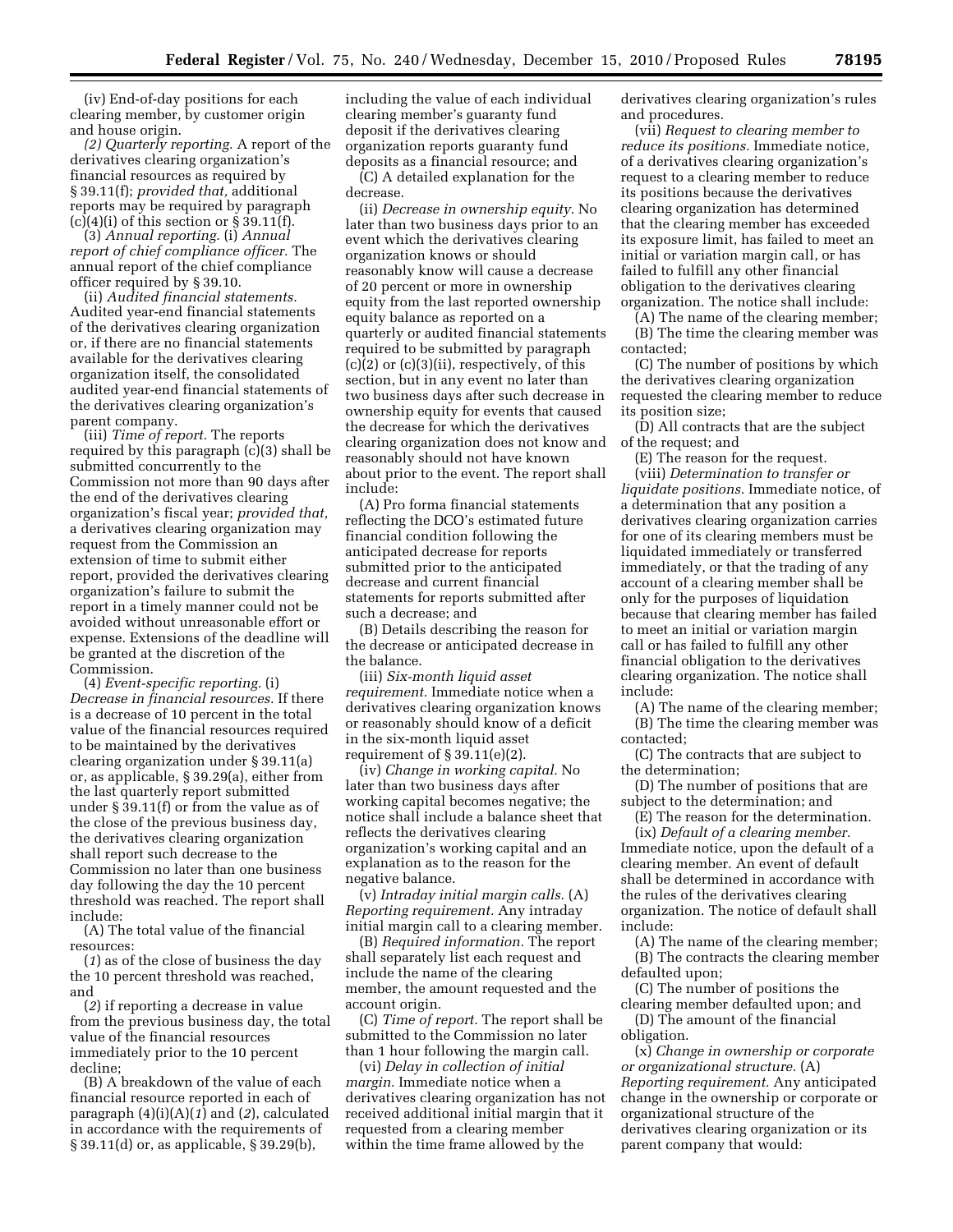(*1*) Result in at least a 10 percent change of ownership of the derivatives clearing organization,

(*2*) create a new subsidiary or eliminate a current subsidiary of the derivatives clearing organization or its parent company, or

(*3*) result in the transfer of all or substantially all of its assets, including its registration as a derivatives clearing organization to another legal entity.

(B) *Required information.* The report shall include: A chart outlining the new ownership or corporate or organizational structure; a brief description of the purpose and impact of the change; and any relevant agreements effecting the change and corporate documents such as articles of incorporation and bylaws. With respect to a corporate change for which a derivatives clearing organization submits a request for approval to transfer its derivatives clearing organization registration and open interest under § 39.3(h) of this part, the informational requirements of this paragraph  $(c)(4)(x)(B)$  shall be satisfied by the derivatives clearing organization's compliance with  $\S 39.3(h)(3)$ .

(C) *Time of report.* The report shall be submitted to the Commission no later than three months prior to the anticipated change; *provided that* the derivatives clearing organization may report the anticipated change to the Commission later than three months prior to the anticipated change if the derivatives clearing organization does not know and reasonably could not have known of the anticipated change three months prior to the anticipated change. In such event, the derivatives clearing organization shall immediately report such change to the Commission as soon as it knows of such change.

(D) *Confirmation of change report.*  The derivatives clearing organization shall report to the Commission the consummation of the change no later than 2 business days following the effective date of the change.

(xi) *Change in key personnel.* No later than two business days following the departure, or addition of persons who are key personnel as defined in § 39.1(b), a report that includes, as applicable, the name of the person who will assume the duties of the position on a temporary basis until a permanent replacement fills the position.

(xii) *Credit facility funding arrangement change.* No later than one business day after a derivatives clearing organization changes a credit facility funding arrangement it may have in place, is notified that such arrangement has changed, or knows or reasonably

should have known that the arrangement will change, including but not limited to a change in lender, change in the size of the facility, change in expiration date, or any other material changes or conditions.

(xiii) *Rule enforcement.* Notice of action taken, no later than two business days after the derivatives clearing organization:

(A) Initiates a rule enforcement action against a clearing member; or

(B) Imposes sanctions against a clearing member.

(xiv) *Financial condition and events.*  Immediate notice after the derivatives clearing organization knows or reasonably should have known of:

(A) The institution of any legal proceedings which may have a material adverse financial impact on the derivatives clearing organization;

(B) Any event, circumstance or situation that materially impedes the derivatives clearing organization's ability to comply with this part and is not otherwise required to be reported under this section; or

(C) A material adverse change in the financial condition of any clearing member that is not otherwise required to be reported under this section.

(xv) *Financial statements material inadequacies.* If a derivatives clearing organization discovers or is notified by an independent public accountant of the existence of any material inadequacy, such derivatives clearing organization must give notice of such material inadequacy within 24 hours, and within 48 hours after giving such notice file a written report stating what steps have been and are being taken to correct the material inadequacy.

#### **§ 39.5(a) [Redesignated as § 39.19(c)(5)(i)]**

8. Redesignate § 39.5(a) as  $\S 39.19(c)(5)(i)$ .

9. Redesignate § 39.5(b) as  $§ 39.19(c)(5)(ii)$  and revise to read as follows:

### **§ 39.19 Reporting.**

\* \* \* \* \*

(c) \* \* \*

 $(5) * * * *$ 

(ii) Upon request by the Commission, a derivatives clearing organization shall file with the Commission a written demonstration, containing such supporting data, information and documents, in the form and manner and within such time as the Commission may specify, that the derivatives clearing organization is in compliance with one or more core principles and relevant provisions of this part, as specified in the request.

## **§ 39.5(d) [Redesignated as § 21.04]**

10. Redesignate § 39.5(d) as § 21.04.

## **§ 39.5 [Amended]**

11. Remove § 39.5(c) and reserve the section.

12. Add § 39.20 to read as follows:

#### **§ 39.20 Recordkeeping.**

(a) *Requirement to maintain information.* Each derivatives clearing organization shall maintain records of all activities related to its business as a derivatives clearing organization. Such records shall include, but are not limited to, records of:

(1) All cleared transactions, including swaps.

(2) All information necessary to record allocation of bunched orders for cleared swaps;

(3) All information required to be created, generated, or reported under this part 39, including but not limited to the results of and methodology used for all tests, reviews, and calculations in connection with setting and evaluating margin levels, determining the value and adequacy of financial resources, and establishing settlement prices;

(4) All rules and procedures required to be submitted pursuant to this part 39 and part 40 of this chapter, including all proposed changes in rules, procedures or operations subject to § 40.10 of this chapter; and

(5) Any data or documentation required by the Commission or by the derivatives clearing organization to be submitted to the derivatives clearing organization by its clearing members, or by any other person in connection with the derivatives clearing organization's clearing and settlement activities.

(b) *Form and manner of maintaining information.* (1) In general. The records required to be maintained by this chapter shall be maintained in accordance with the provisions of § 1.31 of this chapter, for a period of not less than 5 years, except as provided in paragraph (b)(2) of this section.

(2) *Exception for swap data.* Each derivatives clearing organization that clears swaps must maintain swap data in accordance with the requirements of part 45 of this chapter.

15. Add § 39.21 to read as follows:

### **§ 39.21 Public information.**

(a) *In general.* Each derivatives clearing organization shall provide to market participants sufficient information to enable the market participants to identify and evaluate accurately the risks and costs associated with using the services of the derivatives clearing organization. In furtherance of this objective, each